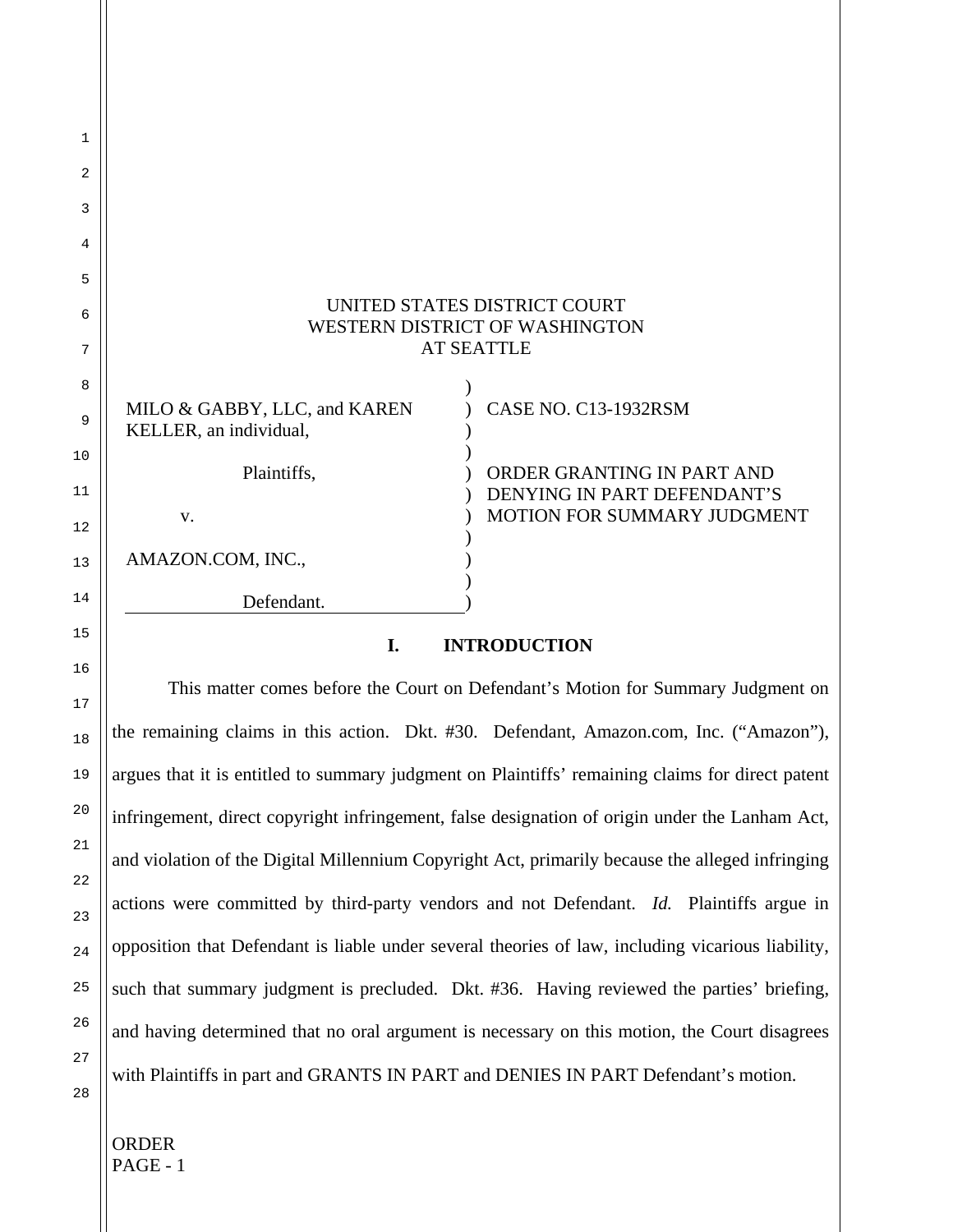# **II. BACKGROUND<sup>1</sup>**

Plaintiff MILO & GABBY, LLC is a Washington State limited liability company that designs and sells animal-shaped pillow cases, among other accessories and bedding products. Plaintiff Karen Keller and her husband are the founders and product designers of Milo & Gabby, LLC ("Milo & Gabby"). Dkt. #1 at ¶ 7. According to Ms. Keller, the couple's four children and two family pets inspired the Kellers to create the Cozy Companion Pillowcases product line for Milo & Gabby. Dkt. #1 at  $\P$  7. The line consists of eight animal shaped pillowcases that function as a combination between a pillow and a stuffed animal.

 Plaintiffs are the authors and owners of various U.S. Copyrights and U.S. Design Patents. *See id.* at  $\P$  10. On September 11, 2007, the Milo & Gabby design mark was registered with the U.S. Patent and Trademark office and was assigned U.S. Trademark Registration Number 3291697. *Id*. at ¶ 8. In addition, Milo & Gabby's website and marketing images are protected by valid U.S. copyrights. *Id*. at ¶ 10.

 For several years, Milo & Gabby has designed, sold, and distributed its products to retailers and e-tailers throughout the United States and internationally. *Id*. at ¶ 11. During this time, Milo & Gabby's animal-themed children's accessories have seen commercial success. *Id*. In 2012, Milo & Gabby entered into an exclusive license arrangement in Asia, and since then the company has made promising gains. *Id*. Milo & Gabby aims to further expand its operations by entering into license agreements throughout North America. *Id*. at ¶ 12. However, Milo & Gabby claims these efforts were halted when Amazon.com allegedly began selling direct knock-off copies of Milo & Gabby's Cozy Companion Products. *Id*. at ¶ 13.

ORDER  $PAGE - 2$ 

i

<sup>1</sup> The Court draws this factual background from Plaintiffs' Complaint and Defendant's motion for summary judgment, as Plaintiffs failed to set forth their own separate statement of facts in opposition to the instant motion. *See* Dkt. #36.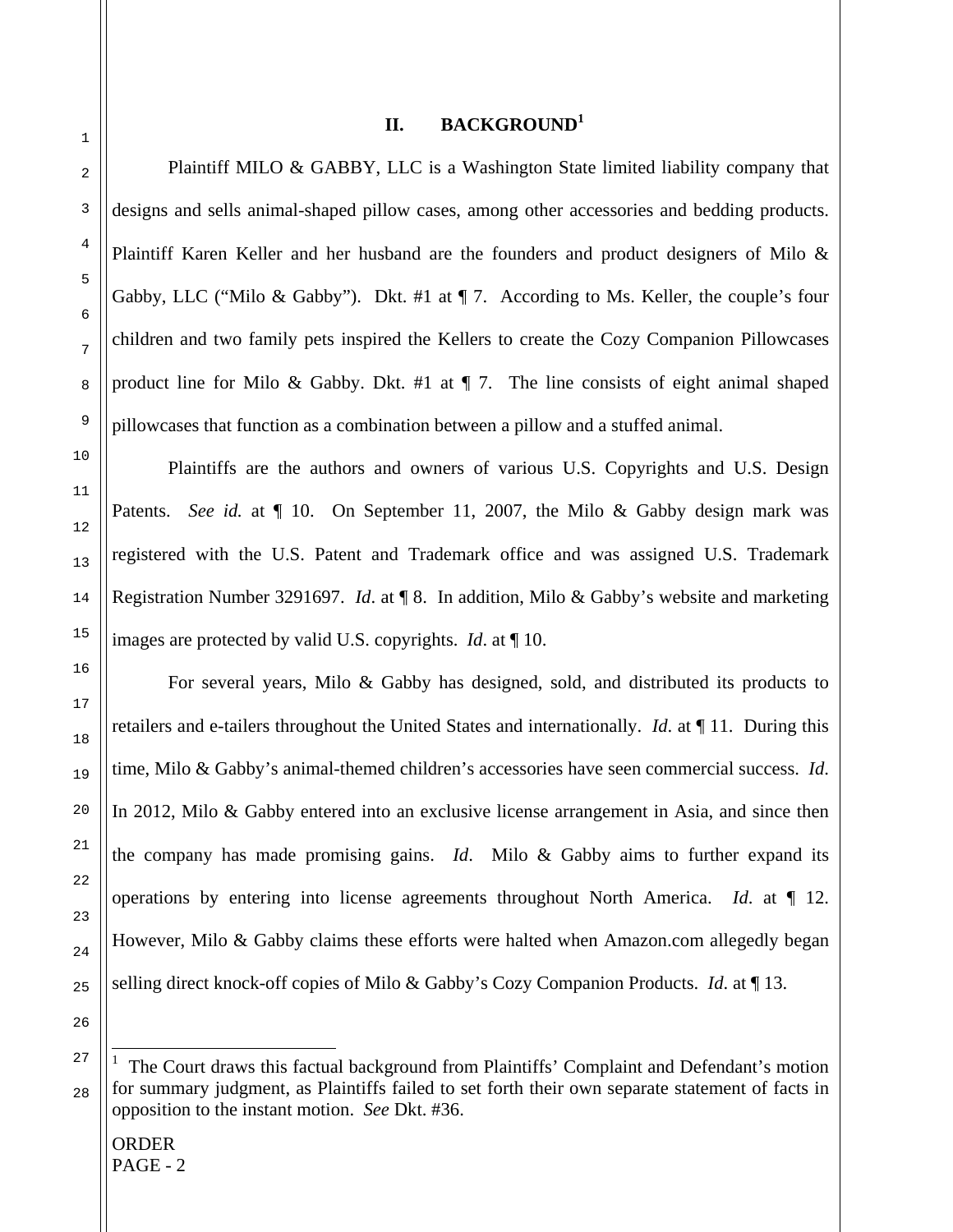Amazon is a company that operates a widely used internet service retail website at http://www.amazon.com. Dkt. #35 at ¶ 2. Amazon.com enables third-party vendors to sell and distribute a variety of products to the public, while Amazon "fulfills" the orders through Amazon.com. Dkt.  $\#35$  at  $\P$   $\P$  2-3 and 11.

When a third-party seller wants to offer a new product for sale on the Amazon.com platform, the third-party seller is responsible for sending Amazon, via an automated file upload system, content related to the new product, such as a product description, an image of the product, and the product's price. *Id.* at  $\P$  5. This content is used to automatically generate a "product detail page" and, in some instances, to create advertisements related to the new product. *Id.* at ¶ 6; Dkt. #33 at ¶ 4; and Dkt. #32 at ¶ 2. The third-party seller is responsible for the uploaded content, and specifically represents and warrants that it has the right to grant Amazon a license to use all content, trademarks, and other materials provided by it. Dkt. #35, Ex. A at  $\P$   $\P$  4-5 & Definitions and Ex. B. Under Amazon's Intellectual Property Violations Policy, third-party sellers are responsible for ensuring that the products they offer for sale are legal. *Id.* at ¶ 9 and Ex. D. With respect to images, third-party sellers agree that it is their responsibility to "ensure that [they] have all the necessary rights for the images [they] submit." *Id.* at  $\P$  10 and Ex. E.

Third-party sellers may ship their products to customers directly or, for a fee, use the "Fulfillment by Amazon" ("FBA") service. Dkt. #34 at ¶ 2. Third-party sellers who use Amazon's FBA service retain legal title to their products, while Amazon provides fulfillment services for the products, such as storage and shipping. *Id.* at  $\P$   $\P$  3-4.

Plaintiffs allege that Amazon offered and sold infringing pillowcases via Amazon.com, using their marks and copyrighted images in the pillowcase offerings. Plaintiffs contends that

ORDER PAGE - 3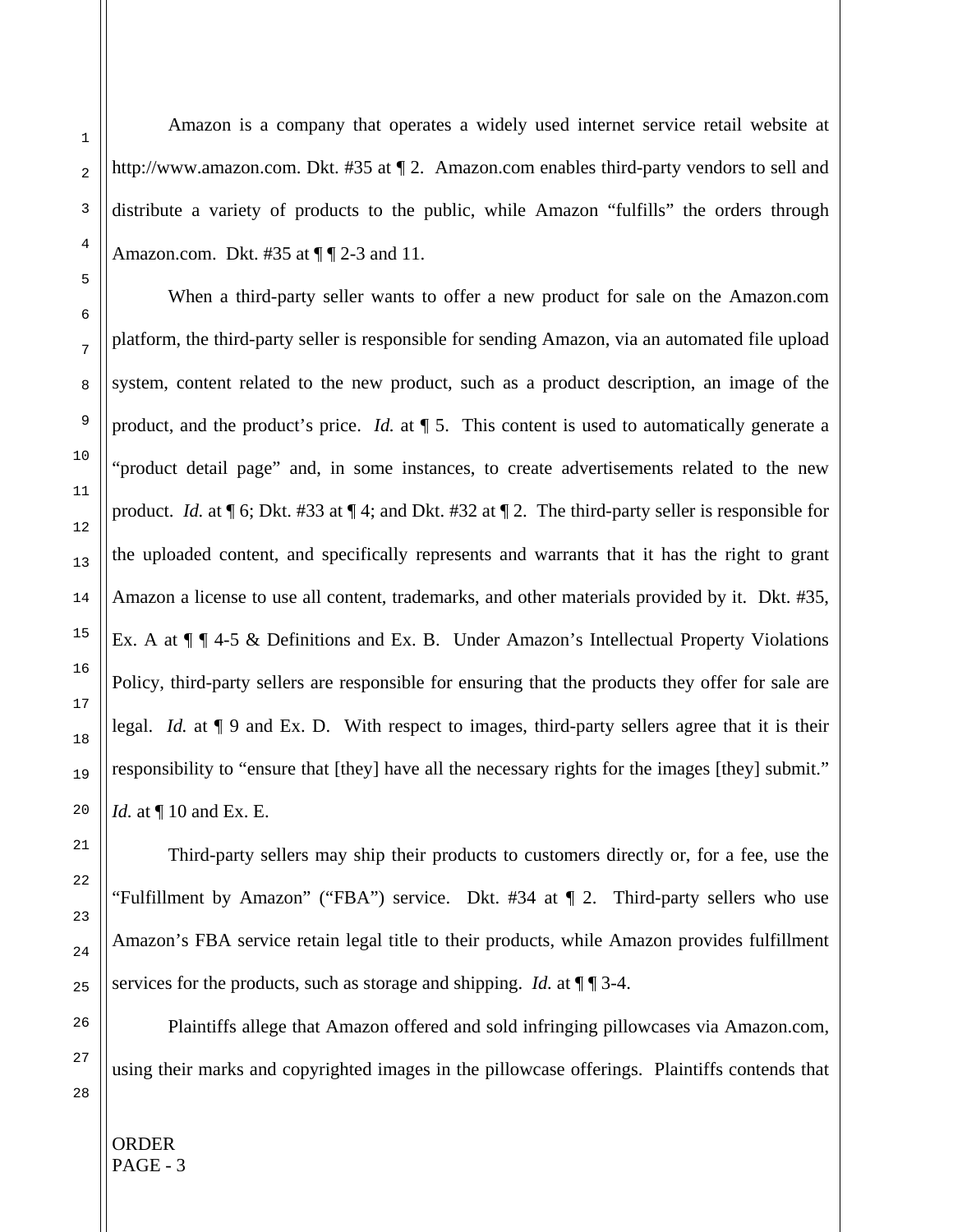Amazon is "the real 'seller' of the knock-off products" because: (1) the "products are advertised on the amazon.com domain"; (2) "[p]ayment is made directly to Amazon"; (3) "Amazon issues the invoice and tracking information"; (4) "Amazon ships the products in a box that bears the 'Amazon' logo"; and (5) "Amazon broadcasts email advertisements from its own account (not the manufacturer's) offering the knock-off products." Dkt. #11 at 3.

However, according to Amazon, all allegedly infringing pillowcases at issue in this case were offered and sold by third-party sellers. Dkt. #35 at ¶ 15. Amazon is not the seller of record for any of the allegedly infringing pillowcases. *Id.* and Dkt. #1, Ex. C. The content for the allegedly infringing pillowcases (including product name, description, and images) displayed by Amazon was provided by third-party sellers. Dkts. #35 at ¶ 16; #33 at ¶ 3; and #32 at ¶ 3. Amazon did not actively copy any of Plaintiffs' images. Dkt. #35 at ¶ 16. Nor did Amazon alter, modify, or remove any copyright registration information, or other information, related to any images or content supplied by third-party sellers in conjunction with third-party seller offerings of the allegedly infringing pillowcases. *Id.* In fact, all images and other content provided to Amazon by third-party sellers did not contain any visible patent, copyright, or trademark registration information. *Id.* Amazon did provide FBA services to one of the thirdparty sellers (FAC System LLC) that offered allegedly infringing pillowcases. *Id.* at ¶ 17.

Upon receipt of the instant lawsuit in October 2013, Amazon investigated Plaintiffs' allegations and removed within days the allegedly infringing pillowcase offerings. Dkt. #35 at ¶ 20. During the course of this case, additional third-party sellers have offered allegedly infringing pillowcases. *Id*. at ¶ 21. As soon as Amazon learned of, or was made aware of, the additional allegedly infringing offerings, Amazon also promptly removed the offerings. *Id.*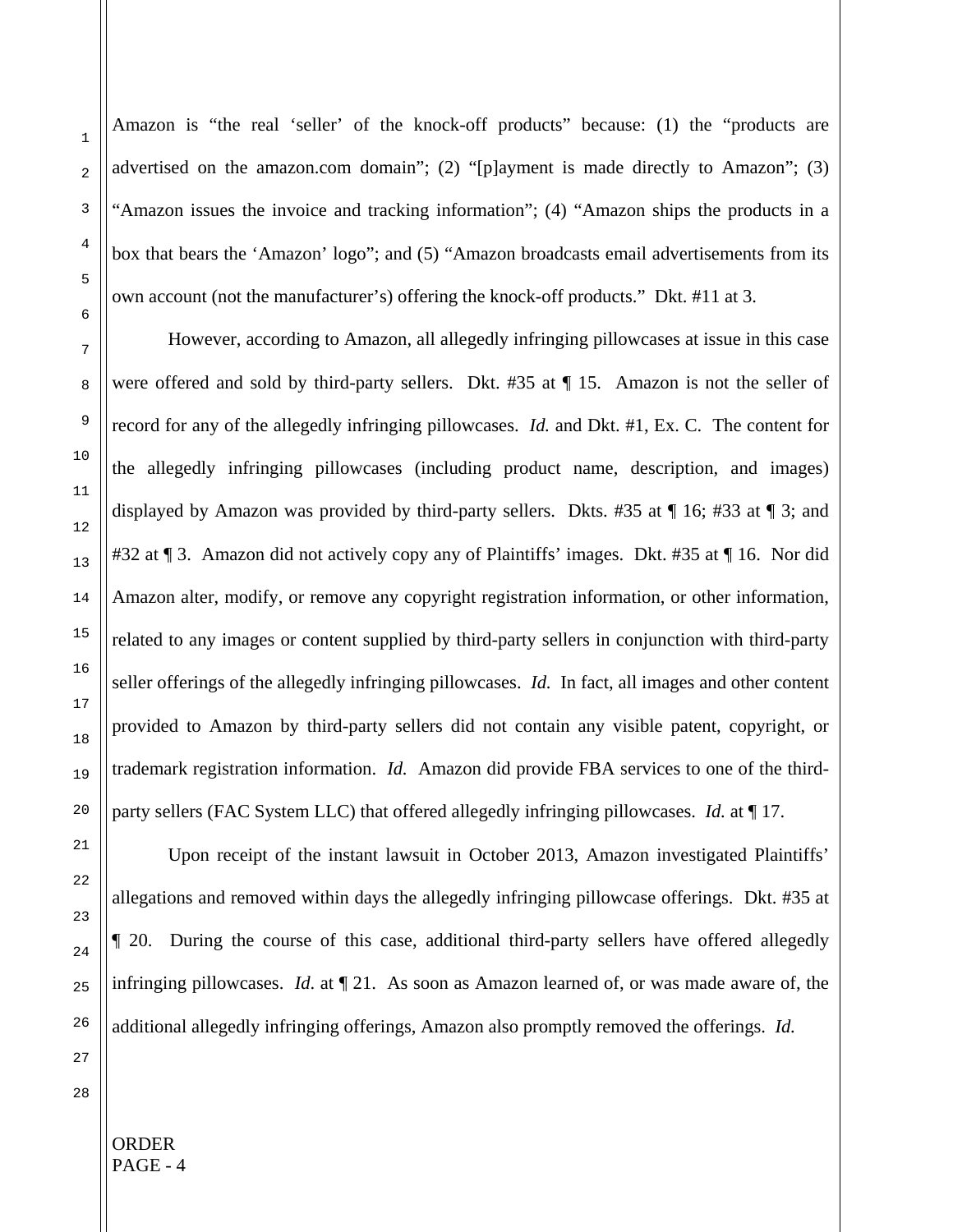On October 24, 2013, Plaintiffs filed the instant lawsuit alleging that Amazon was using Plaintiffs' intellectual property to wrongfully market, sell, and distribute inferior-quality knockoffs of Plaintiffs' animal-shaped pillowcases on the amazon.com website. On April 11, 2014, the Court granted Defendant's Rule 12(b)(6) motion and dismissed Plaintiffs' claims for unfair competition under Washington's Consumer Protection Act; right of publicity; and trademark counterfeiting. Dkt. #13. The Court also struck Plaintiffs' claim for patent infringement based on any allegation of induced, contributory, or willful patent infringement, as well as Plaintiffs' claim for indirect copyright infringement. *Id.* The parties have since attempted to resolve this matter and have agreed that a *Markman* hearing is not necessary as the patents at issue are design patents. Accordingly, the instant motion is now ripe for review.

### **III. DISCUSSION**

### **A. Plaintiffs' Overlength Brief**

As an initial matter, the Court addresses Plaintiffs' overlength brief which was filed without permission of the Court. This Court's Local Rules specifically provide that motions for summary judgment and briefs in opposition thereto shall not exceed 24 pages in length. LCR 7(e)(3). Further, the Rules provide that, while disfavored, parties may seek permission to file overlength briefs, and such requests must be filed three days prior to the date the underlying brief is due. LCR 7(f). No such permission was sought by Plaintiffs in this case. Rather, Plaintiffs simply filed a 32-page opposition brief. Dkt. #36. Because Plaintiffs did not seek permission to file eight extra pages of briefing, the Court refuses to consider certain text not contained within the applicable page limits. LCR  $7(e)(6)$ . In this case, in an effort to review the substantive arguments made by Plaintiffs, the Court will exclude from consideration the first five pages of the brief, which encompass the introduction, summary judgment standard

28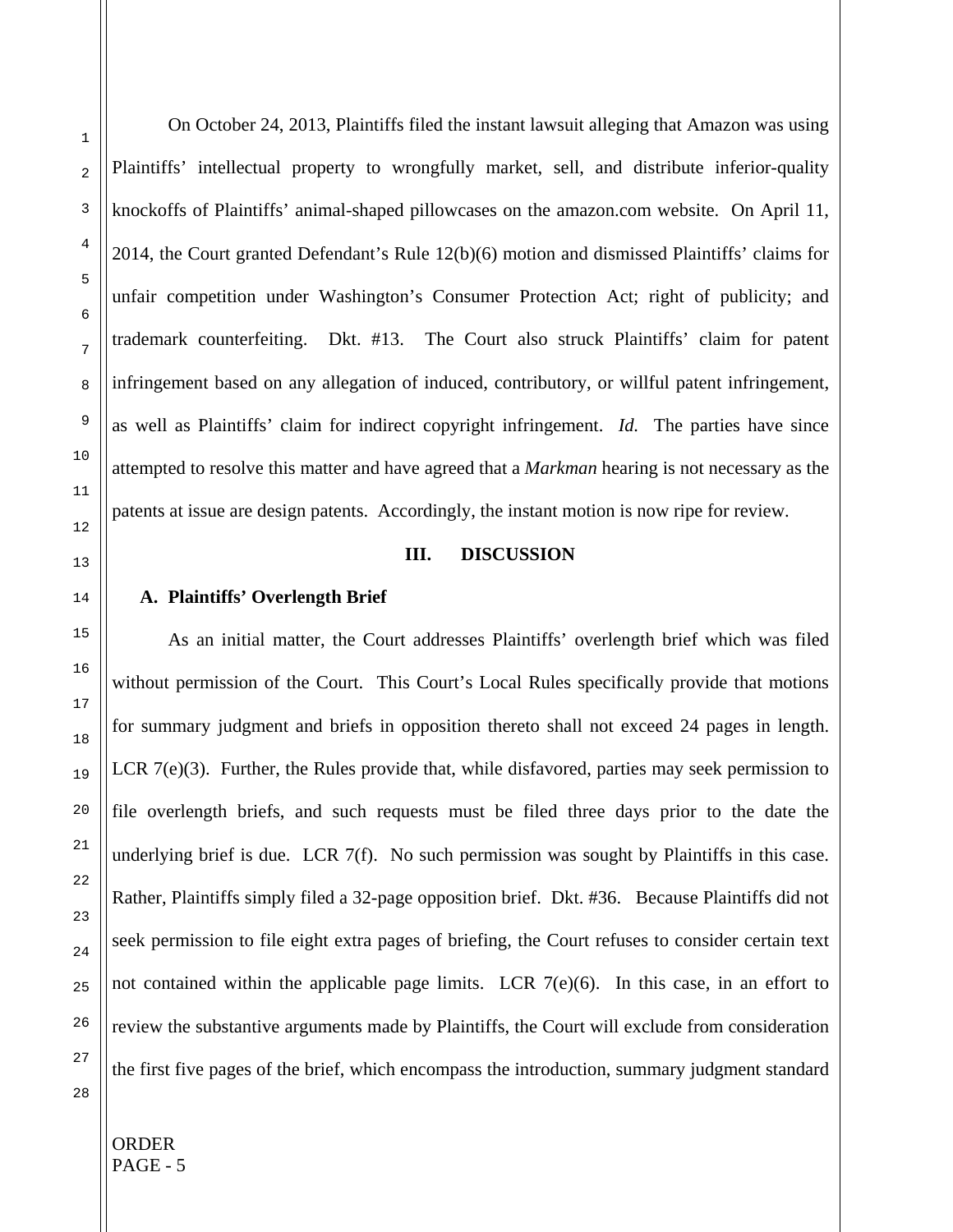and a motion to strike certain of Defendant's declarations supporting its motion for summary judgment. Dkt. #36 at 1-5. The Court also will not consider the final page of the brief, which consists of a one-sentence conclusion. DKt. #36 at 2. The Court will consider Plaintiffs' substantive arguments contained at pages  $5-31$  of their brief.<sup>2</sup>

### **B. Plaintiffs' Motion to Strike**

Because Plaintiffs' motion to strike will not be considered, the Court will review all evidentiary material presented by Defendant, and will afford it due consideration as discussed herein.

### **C. Legal Standard on Summary Judgment**

Summary judgment is appropriate where "the movant shows that there is no genuine dispute as to any material fact and the movant is entitled to judgment as a matter of law." Fed. R. Civ. P. 56(a); *Anderson v. Liberty Lobby, Inc*., 477 U.S. 242, 247 (1986). In ruling on summary judgment, a court does not weigh evidence to determine the truth of the matter, but "only determine[s] whether there is a genuine issue for trial." *Crane v. Conoco, Inc.*, 41 F.3d 547, 549 (9th Cir. 1994) (*citing Federal Deposit Ins. Corp. v. O'Melveny & Meyers*, 969 F.2d 744, 747 (9th Cir. 1992)). Material facts are those which might affect the outcome of the suit under governing law. *Anderson,* 477 U.S. at 248. A factual dispute is "genuine" if the evidence is such that reasonable persons could disagree about whether the facts claimed by the moving party are true. *Aydin Corp. v. Loral Corp*., 718 F.2d 897, 902 (9th Cir. 1983). [T]he issue of material fact required . . . to be present to entitle a party to proceed to trial is not required to be resolved conclusively in favor of the party asserting its existence; rather, all that is required is that sufficient evidence supporting the claimed factual dispute be shown to

27

i

<sup>&</sup>lt;sup>2</sup> The Court has also considered Plaintiffs' supplemental authority submitted on July 7, 2015. Dkts. #41 and #42.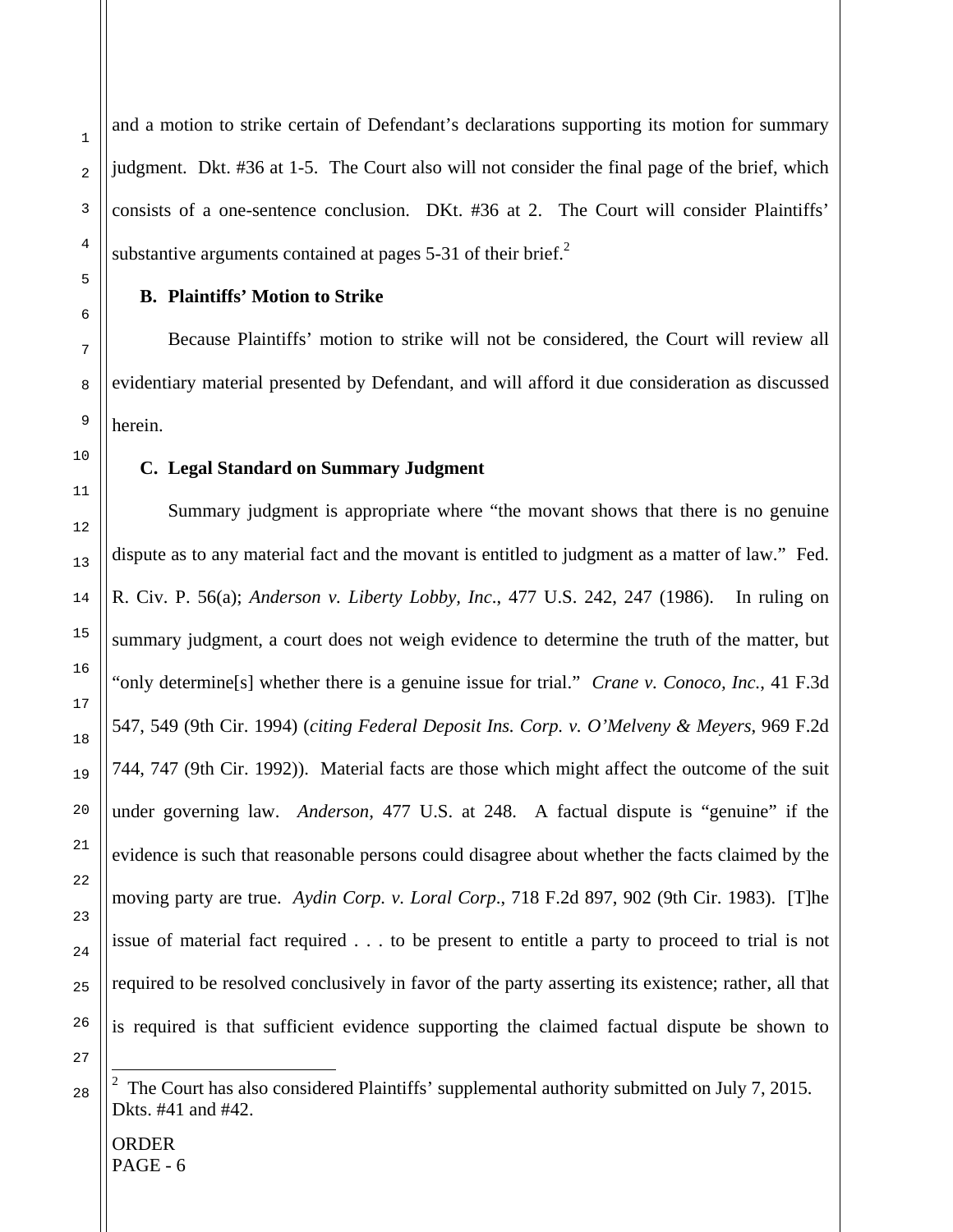require a jury or judge to resolve the parties' differing versions of the truth at trial. *First Nat. Bank of Ariz. v. Cities Serv. Co*., 391 U.S. 253, 288-89, 88 S. Ct. 1575, 20 L. Ed. 2d 569 (1968).

The Court must draw all reasonable inferences in favor of the non-moving party. *See O'Melveny & Meyers*, 969 F.2d at 747, *rev'd on other grounds*, 512 U.S. 79 (1994). However, the nonmoving party must make a "sufficient showing on an essential element of her case with respect to which she has the burden of proof" to survive summary judgment. *Celotex Corp. v. Catrett,* 477 U.S. 317, 323 (1986). Further, "[t]he mere existence of a scintilla of evidence in support of the plaintiff's position will be insufficient; there must be evidence on which the jury could reasonably find for the plaintiff." *Anderson*, 477 U.S. at 251.

### **D. Direct Copyright Infringement**

Plaintiffs allege that Amazon publicly displayed Plaintiffs' copyrighted images on the Amazon.com website and distributed allegedly infringing goods with Plaintiffs' copyrighted images on the product labels in violation of established copyright laws. Dkt. #1 at  $\P$  | 28-31. Defendant argues that this claim must be dismissed because there is no evidence that Amazon actively participated in, or directly caused, the alleged copying of Plaintiffs' images, and even if there was such evidence, Amazon is immune from liability under the Section 512(c) safe harbor provision of the Digital Millenium Copyright Act ("DMCA"). The Court agrees with Defendant.

# *1. Direct Copyright Infringement*

"'To establish a claim of copyright infringement by reproduction, the plaintiff must show ownership of the copyright and copying by the defendant.'" *Fox Broad. Co. v. Dish Network L.L.C.*, 747 F.3d 1060, 1066-67 (9th Cir. 2014) (quoting *Kelly v. Arriba Soft Corp*.,

1

2

3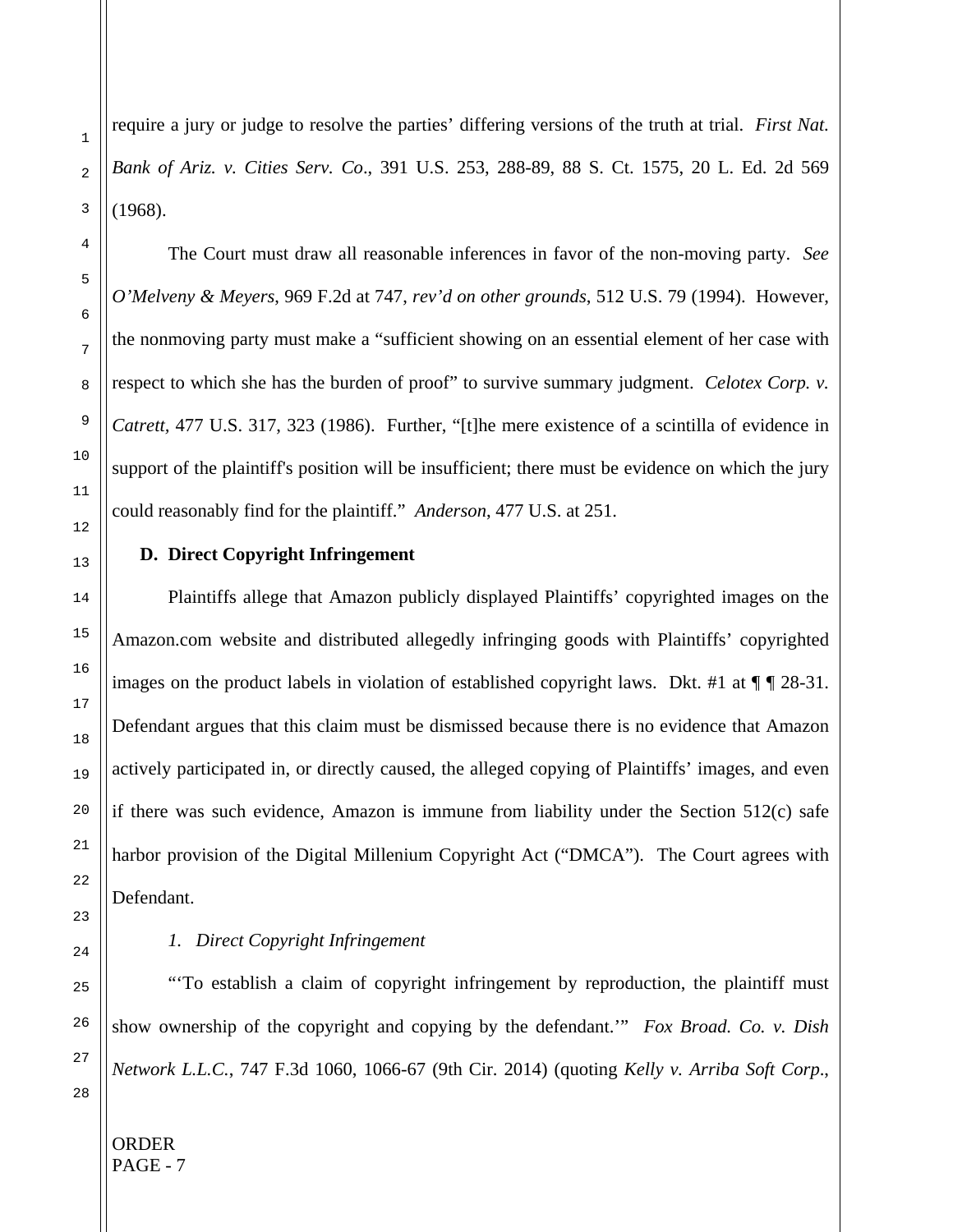1

2

336 F.3d 811, 817 (9th Cir. 2003)); *see also* 17 U.S.C. §§ 106(1), 501(a). Accordingly, infringement of the reproduction right requires "copying *by* the defendant," which comprises a requirement that the defendant cause the copying. *Fox Broad. Co.*, 747 F.3d at 1067 (emphasis added; citations omitted). In this case, there is no evidence in the record that Amazon actively reviewed, edited, altered or copied Plaintiffs' images. *See* Dkt. #35 at ¶ ¶ 17-18. Rather, the content of the website was provided by a third-party vendor, and was handled in an entirely automated manner to generate product detail pages or ads. Dkts. #35 at ¶ 6; #33 at ¶ 3; and #32 at ¶ 2. Plaintiffs respond with two arguments – first, that Defendant is vicariously liable for the third-party's infringement, and second, that Defendant is liable for direct infringement because it accepts and stores the infringing images. Dkt. #36 at 7-21.

The Court first addresses Plaintiffs' vicarious liability arguments. Dkt. #36 at 7-12 and14-21. A defendant is vicariously liable for copyright infringement if he enjoys a direct financial benefit from *another's* infringing activity and "has the right and ability to supervise" the infringing activity. *Ellison v. Robertson*, 357 F.3d 1072, 1076 (9th Cir. 2004) (citations omitted). "Financial benefit exists where the availability of infringing material 'acts as a "draw" for customers.'" *Id.* at 1078 (citations omitted).

Plaintiffs have never raised this theory of vicarious liability in their Complaint, nor have they alleged any facts in their Complaint providing notice to Defendant that they intended to advance such a theory. *See* Dkt. #1. Rather, Plaintiffs have alleged that Amazon, "without authorization, is distributing copies of Milo & Gabby's copyrighted works as the Amazon knock-offs and as labels on the Amazon knock-offs. . . ., is publicly displaying numerous Milo & Gabby copyrighted images on the amazon.com website. . . ., [and] is distributing numerous Milo & Gabby copyrighted images on the labels of its Amazon knock-off products. . . ., [in]

28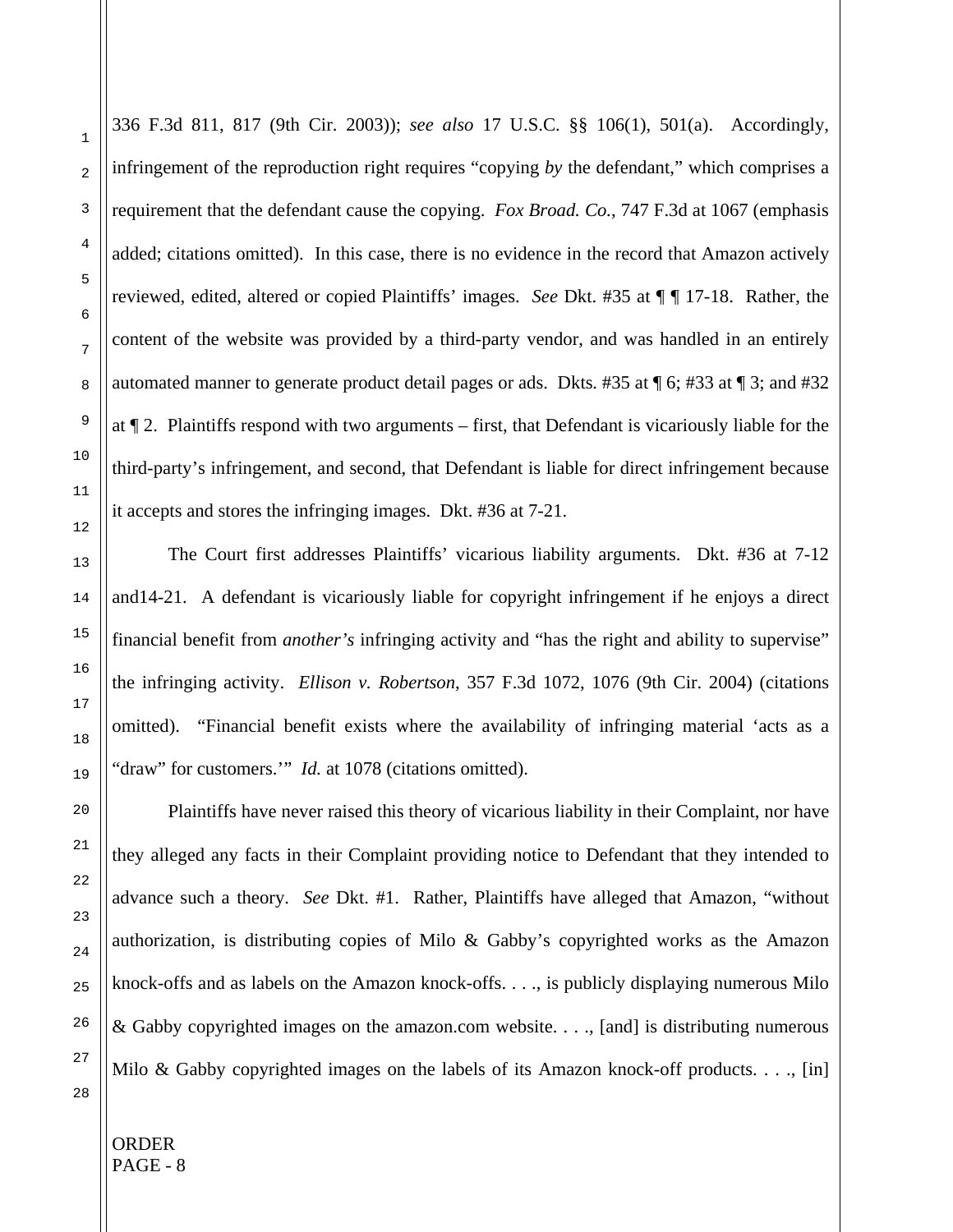violation of the U.S. Copyright Act, 15 U.S.C. § 501, *et. seq*." Dkt. #1 at ¶ ¶ 29-32; *see also*  Dkt. #1 at  $\P$   $\P$  7-24. After the Court previously examined this copyright infringement claim and dismissed it to the extent the claim was based on a theory of indirect trademark infringement, Dkt. #13, the only remaining basis for the claim has been direct infringement. Plaintiffs never moved to amend the Complaint to add a claim for vicarious infringement or seek clarification that any theory of vicarious infringement had not been subsumed in the Court's ruling on indirect infringement. Accordingly, the Court will not consider Plaintiffs' vicarious liability arguments. *Pickern v. Pier 1 Imports (U.S.), Inc*., 457 F.3d 963, 965 (9th Cir. 2006) (finding that a district court need not address allegations raised for the first time in response to a motion for summary judgment if the plaintiff's "pleadings did not provide sufficient notice of those allegations."); *Williams v. Fed. Express Corp.*, 2013 U.S. Dist. LEXIS 72722 at \*25 (W.D. Wash. May 22, 2013) (dismissing a claim on the basis that a plaintiff may not assert new causes of action or theories of recovery for the first time in an opposition to a motion for summary judgment).

Thus, the Court turns to Plaintiffs' argument that Defendant's acceptance and storage of the alleged infringing images alone is enough to violate the Copyright Act. Dkt. #36 at 12-14. Central to a finding of direct copyright infringement is the principle that a defendant must "actively" engage in one of the protected activities under the Copyright Act. In *Perfect 10, Inc. v. Cybernet Ventures, Inc.*, 213 F. Supp.2d 1146 (C.D. Cal. 2002), the Central District of California collectively examined cases involving liability and computer technology. The *Perfect 10* Court noted that the Ninth Circuit and other District Courts have repeatedly rejected arguments of direct infringement where software or hardware schemes automatically produce copies of the allegedly infringing images and the defendants do not actively participate in such

26 27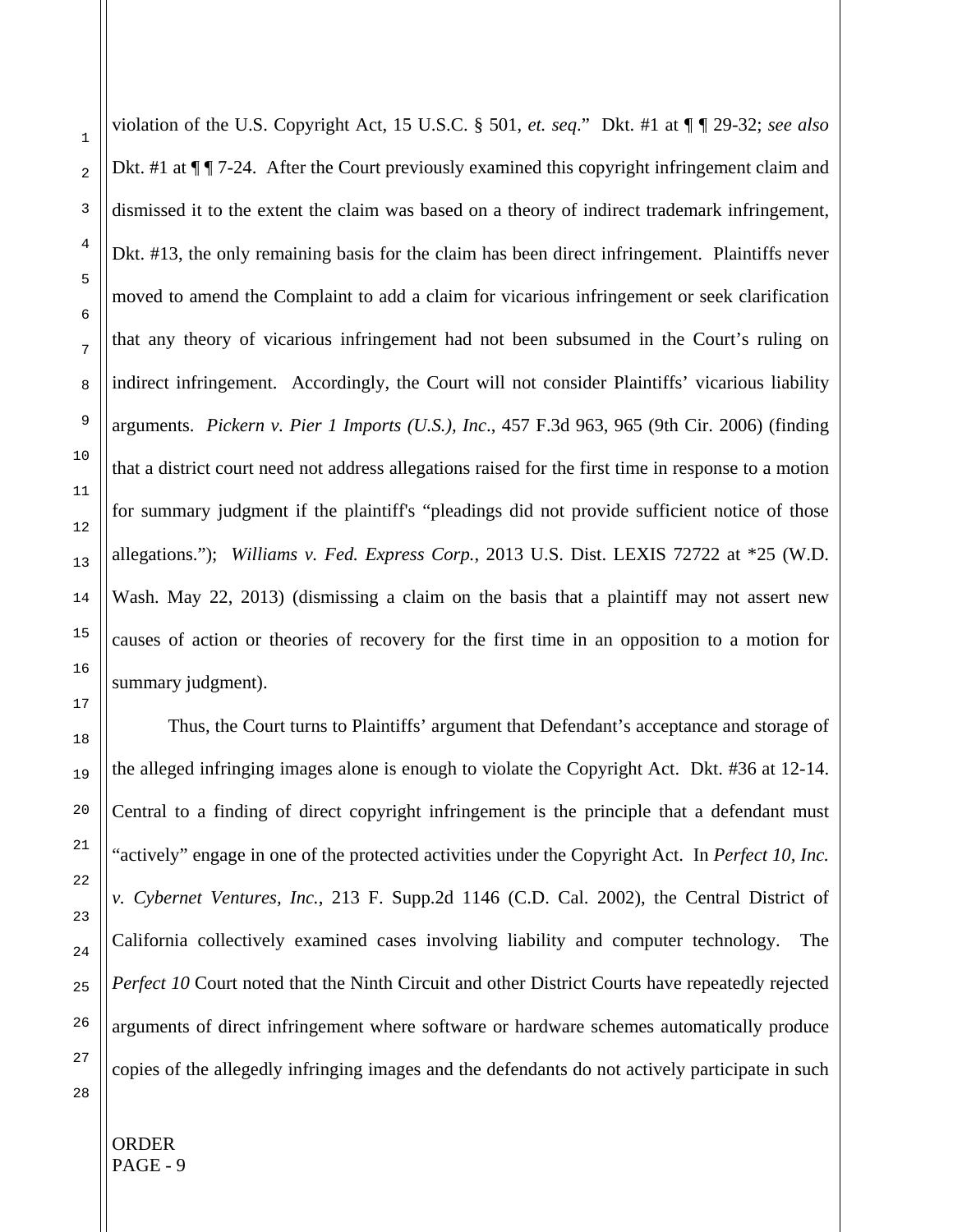activity. *Perfect 10*, 213 F. Supp.2d at 1167-69. The Court also noted that other courts had found direct infringement where the defendants were:

> encouraging subscribers to upload files onto its system, viewing the files in the upload file, and *then* moving the uploaded files into files generally available to subscribers. This transformed the defendants from passive providers of a space to active participants in the process of copyright infringement. The moving of the files, accomplished by employees constituted the distribution, and the display of those copies after the BBS's employees *placed* the files there violated the right of display.

*Perfect 10*, 213 F. Supp.2d 1168 (citations omitted; emphasis in original).

 In the instant case, the Court finds the circumstances more akin to those where software or hardware schemes automatically produce copies of the allegedly infringing images and the defendants do not actively participate in such activity. Indeed, the evidence in the record demonstrates that the content of the detail pages and advertisements was supplied by thirdparties via an automated file upload system, and did not originate from Amazon. Dkts. #33 at ¶ 4; #32 at ¶ ; and #35 at ¶ ¶ 6 and 17. This evidence has gone un-refuted by Plaintiffs. Thus, it does not appear that Amazon actively participated in the alleged copying of the digital images at issue.

 Finally, the Court rejects Plaintiffs' contention that Amazon is liable for trademark infringement based on its sales and shipment of physical items. Here, the evidence demonstrates that Amazon is not the seller of the alleged infringing products. *See* Dkt. #35 at ¶ 12. Likewise, third-party sellers retain full title to and ownership of the inventory sold by the third party. Dkt. #34 at ¶ 4. Plaintiffs have provided no evidence to the contrary with respect to any specific third party involved with the products in this case. Accordingly, the Court concludes that Amazon was not the seller of the products at issue here. *Hendrickson v.* 

1

2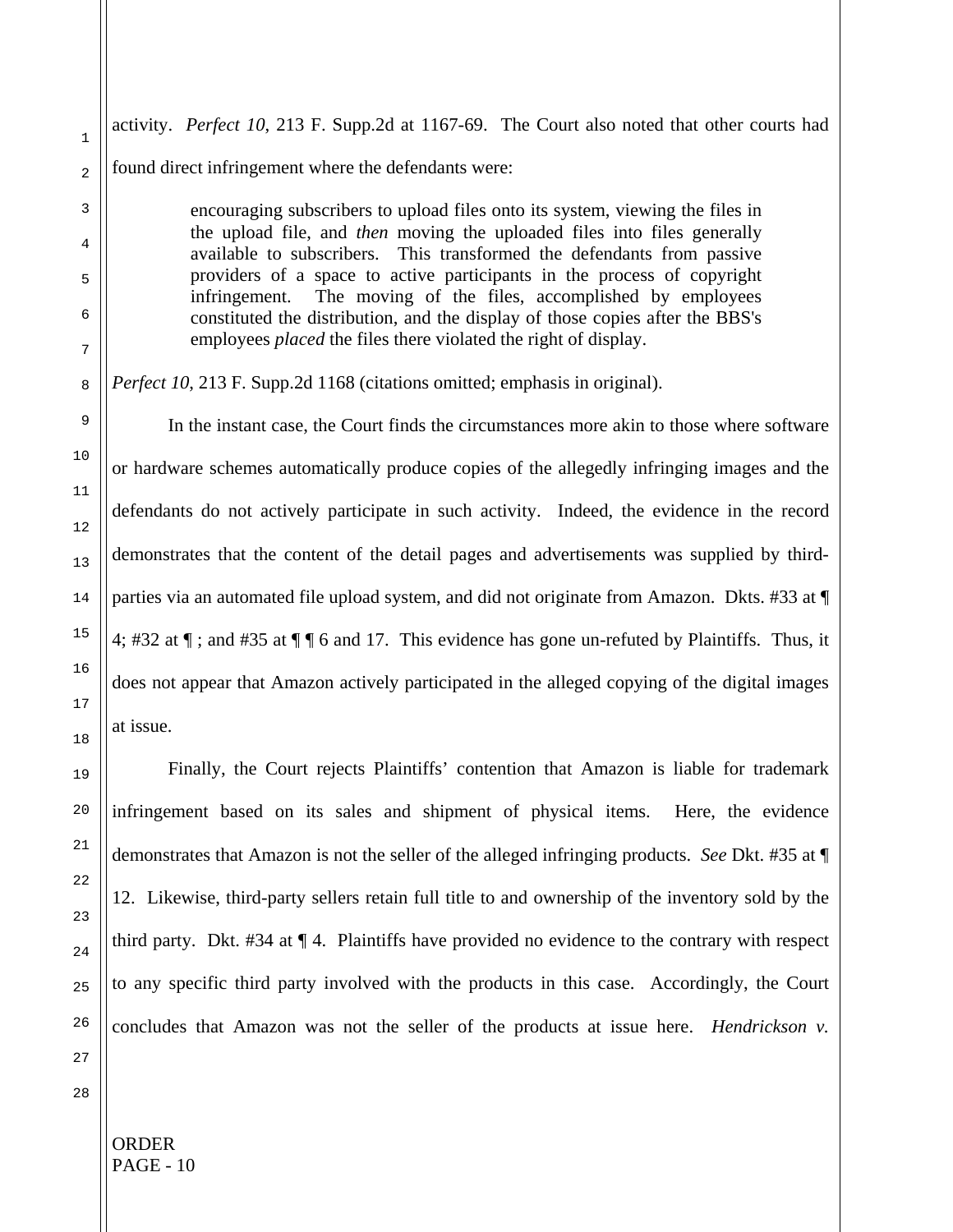| $\mathbf 1$ | Amazon.com, Inc., 298 F. Supp.2d 914, 915 (C.D. Cal. 2003) (holding that under similar                                                                       |
|-------------|--------------------------------------------------------------------------------------------------------------------------------------------------------------|
| $\sqrt{2}$  | circumstances Amazon was an internet service provider for the third party and not a seller).                                                                 |
| 3           | 2. Safe Harbor Provision Under DMCA                                                                                                                          |
| 4           | Amazon also asserts that even if there was an issue of fact with respect to its alleged                                                                      |
| 5<br>6      | copying of Plaintiffs' images, it would be immune from liability under the DMCA's safe                                                                       |
| 7           | harbor provision under Section 512(c). Dkt. #30 at 10-17. Plaintiffs respond that Amazon does                                                                |
| 8           | not meet the statutory requirements for the safe harbor provision. Dkt. #36 at 15.                                                                           |
| 9           | In Corbis Corp. v. Amazon.com, Inc., 351 F. Supp.2d 1090 (W.D. Wash. 2004), this                                                                             |
| 10          | Court examined the safe harbor provision at issue here. The Court explained:                                                                                 |
| 11          | The DMCA safe harbors do not render a service provider immune from                                                                                           |
| 12          | copyright infringement.<br>They do, however, protect eligible service<br>providers from all monetary and most equitable relief that may arise from           |
| 13<br>14    | copyright liability. Thus, even if a plaintiff can show that a safe harbor-<br>eligible service provider has violated her copyright, the plaintiff will only |
| 15          | be entitled to the limited injunctive relief set forth in 17 U.S.C. $\S$ 512(j).                                                                             |
| 16          | The DMCA "safe harbors provide protection from liability for: (1)                                                                                            |
| $17$        | transitory digital network communications; (2) system caching; (3)<br>information residing on systems or networks at the direction of users; and             |
| 18          | (4) information location tools."                                                                                                                             |
| 19          | To be eligible for any of the safe harbors, a service provider must meet a                                                                                   |
| 20          | series of threshold conditions. At the outset, a party seeking safe harbor<br>must, in fact, be a "service provider" as that term is defined under the       |
| 21          | DMCA. If it fits within that definition, the service provider must then show<br>that it                                                                      |
| 22          | (A) has adopted and reasonably implemented, and informs                                                                                                      |
| 23          | subscribers and account holders of the service provider's system or                                                                                          |
| 24          | network of, a policy that provides for the termination in<br>appropriate circumstances of subscribers and account holders of                                 |
| 25          | the service provider's system or network who are repeat infringers;<br>and                                                                                   |
| 26          |                                                                                                                                                              |
| 27          | (B) accommodates and does not interfere with standard technical<br>measures.                                                                                 |
| 28          |                                                                                                                                                              |
|             |                                                                                                                                                              |
|             | <b>ORDER</b><br><b>PAGE - 11</b>                                                                                                                             |
|             |                                                                                                                                                              |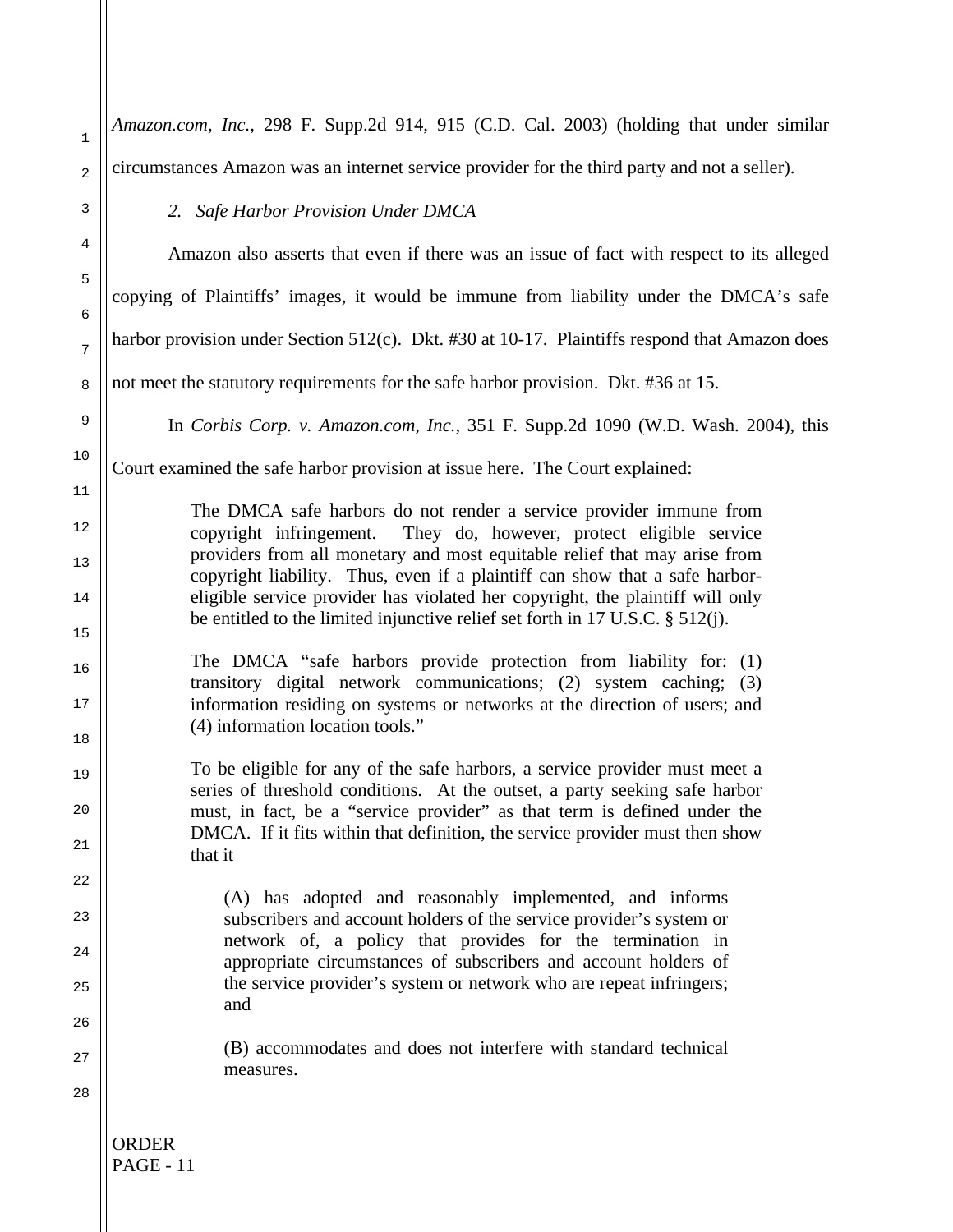| 1        | A service provider that does not meet these threshold conditions may not<br>invoke the DMCA's safe harbor limitations on liability.                                                                             |
|----------|-----------------------------------------------------------------------------------------------------------------------------------------------------------------------------------------------------------------|
| 2        |                                                                                                                                                                                                                 |
| 3        | Once the threshold conditions have been met, a service provider must then<br>satisfy the specific requirements for the particular safe harbor. Amazon                                                           |
| 4        | asserts that it is entitled to protection for information residing on systems or<br>networks at the direction of users. The § 512(c) safe harbor protects a                                                     |
| 5        | service provider from liability for "infringement of copyright by reason of<br>the storage at the direction of a user of material that resides on a system or                                                   |
| 6<br>7   | network controlled or operated by or for the service provider." To qualify<br>for the $\S$ 512(c) safe harbor, a service provider must show that:                                                               |
| 8        | (1) it has neither actual knowledge that its system contains                                                                                                                                                    |
| 9        | infringing materials nor an awareness of facts or circumstances<br>from which infringement is apparent, or it has expeditiously                                                                                 |
| 10       | removed or disabled access to infringing material upon obtaining<br>actual knowledge of infringement;                                                                                                           |
| 11       |                                                                                                                                                                                                                 |
| 12       | (2) it receives no financial benefit directly attributable to infringing<br>activity; and                                                                                                                       |
| 13       |                                                                                                                                                                                                                 |
| 14       | (3) it responded expeditiously to remove or disable access to<br>material claimed to be infringing after receiving from the copyright<br>holder a notification conforming with requirements of $\S 512(c)(3)$ . |
| 15<br>16 | Corbis, 351 F. Supp.2d at 1098-99 (citations omitted). Thus, the Court must examine whether                                                                                                                     |
| 17       | Amazon meets the safe harbor requirements in this case.                                                                                                                                                         |
| 18       | <b>Service Provider</b><br>a.                                                                                                                                                                                   |
| 19       | For purposes of the $\S$ 512(c) safe harbor, a service provider is defined as "a provider of                                                                                                                    |
| 20<br>21 | online services or network access, or the operator of facilities therefore." 17 U.S.C. §                                                                                                                        |
| 22       | $512(k)(1)(B)$ . As this Court has previously determined, [t] his definition encompasses a broad                                                                                                                |
| 23       | variety of Internet activities, and there is no doubt that Amazon fits within the definition."                                                                                                                  |
| 24       | Corbis, 351 F. Supp.2d at 1100.                                                                                                                                                                                 |
| 25       | b. Infringement Policies                                                                                                                                                                                        |
| 26       | Next, the Court determines whether Defendant meets the infringement policy                                                                                                                                      |
| 27       |                                                                                                                                                                                                                 |
| 28       | requirement. The Ninth Circuit has held that the DMCA's infringement policy requirement has                                                                                                                     |

ORDER

28

PAGE - 12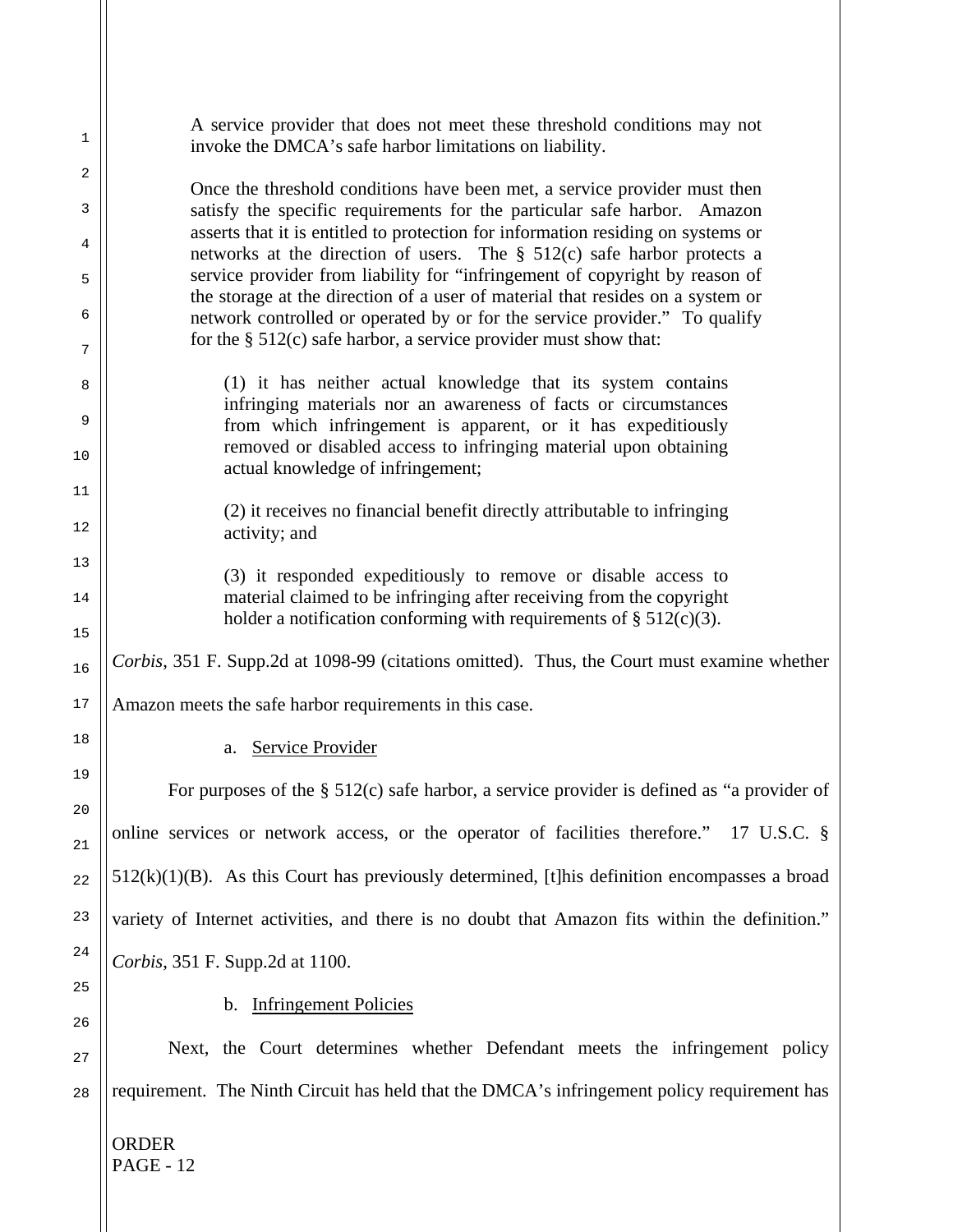three prongs. *Ellison v. Robertson*, 357 F.3d 1072, 1080 (9th Cir. 2004). In *Ellison*, the Court explained that to meet the requirement a service provider must: 1) adopt a policy that provides for the termination of service access for repeat copyright infringers in appropriate circumstances; 2) inform users of the service policy; and 3) implement the policy in a reasonable manner. *Id.* Amazon has satisfied each of these prongs.

First, Amazon has adopted a policy that provides for the termination of users who are repeat infringers. Dkt.  $#35$  at  $\P\P_3$ , 4, 6-9 and 22 and Exs. A, C, D and E. Plaintiffs do not dispute this fact. Second, Amazon informs all third-party sellers of its policies. *Id.* Plaintiffs also do not dispute this fact. Third, Amazon has implemented its policy in a reasonable manner. It provides mechanisms for the filing of claims of infringement, a process for removal of infringing products, and processes for the permanent suspension of repeat offenders. Dkt. #35 at  $\P$   $\P$  22-24. Plaintiffs also do not dispute these facts. Thus, the Court finds Amazon has established that it has adopted and reasonably implemented, and informs subscribers and account holders of the service provider's system or network of, a policy that provides for the termination in appropriate circumstances of subscribers and account holders of the service provider's system or network who are repeat infringers.

## c. Standard Technical Measures

The Court also finds that Amazon does not interfere with standard technical measures used to identify and protect copyrighted works. The DMCA defines the term "standard technical measures" as "technical measures that are used by copyright owners to identify or protect copyrighted works" and (a) "have been developed pursuant to a broad consensus of copyright owners and service providers in an open, fair, voluntary, multi-industry standards process," (b) "are available to any person on reasonable and nondiscriminatory terms," and (c)

25 26 27

28

1

2

3

4

5

6

7

8

9

10

11

12

13

14

15

16

17

18

19

20

21

22

23

24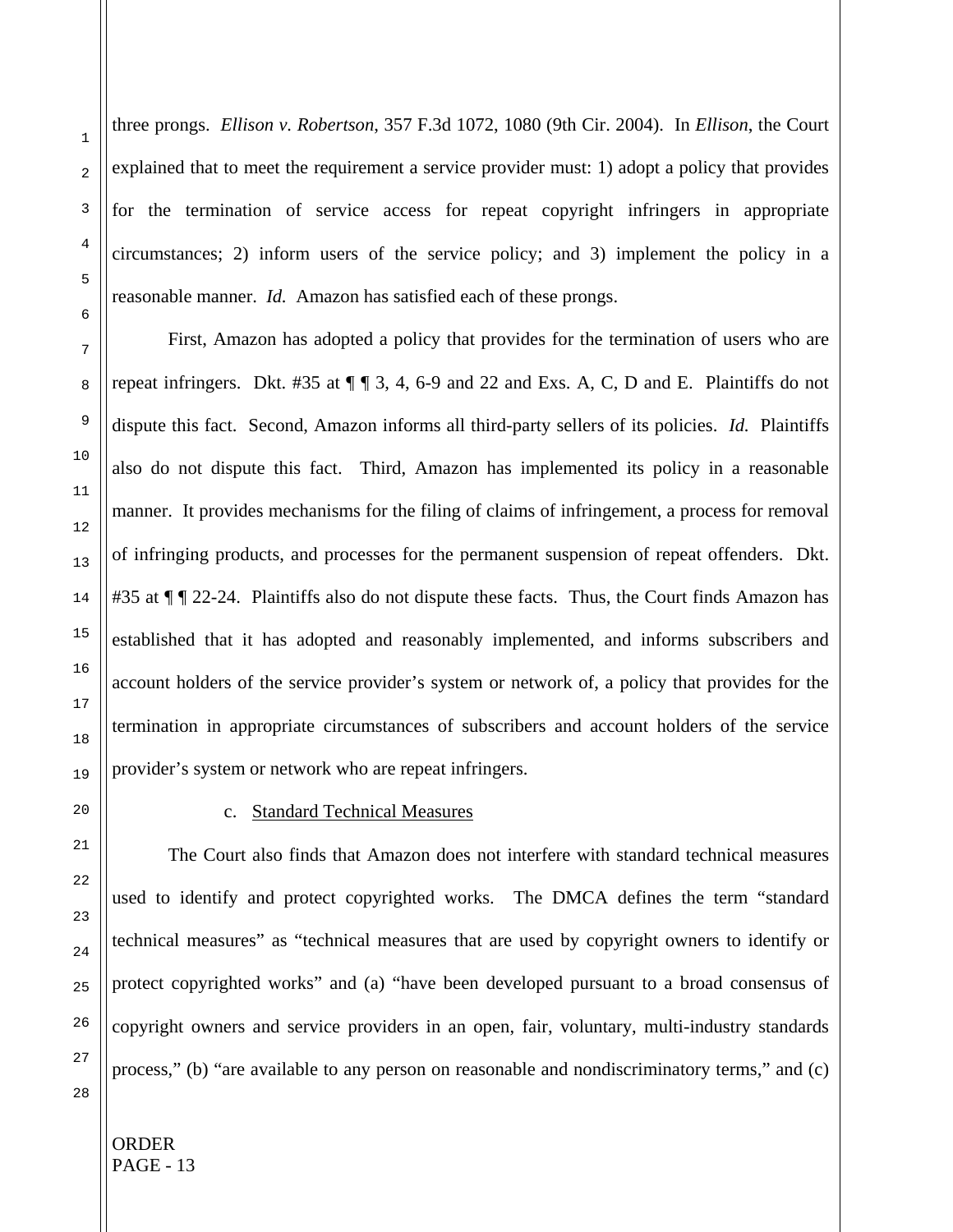"do not impose substantial costs on service providers or substantial burdens on their systems or networks." 17 U.S.C. § 512(i)(2). Plaintiffs have not challenged Amazon's assertion that it meets this element. Accordingly, this element is satisfied. *See Corbis*, 351 F. Supp.2d at 1106 (finding that this element is established where the plaintiff did not challenge Amazon's assertion of compliance).

## d. Knowledge of Infringement

In order to qualify for protection under the safe harbor provision, Amazon must also show that it (1) does not have actual knowledge that the material or an activity using the material on the system or network is infringing, and (2) is not aware of facts or circumstances from which infringing activity is apparent. If a service provider does obtain either actual or apparent knowledge, it may still invoke the safe harbor if it acts expeditiously to remove or disable access to the infringing material. A notice of infringement constitutes evidence of the service provider's knowledge. Under the DMCA, the service provider may attempt to refute this knowledge by showing that the notice failed to substantially comply with the DMCA's notice requirements.

In the instant matter, Amazon presents evidence that it did not have actual notice of infringement prior to this case being filed. Dkt. #35 at ¶ 19. However, Plaintiffs also assert that Amazon did have notice. *See* Dkt. #31, Ex. A at *Response to Interrogatory No. 15*. Regardless of whether Plaintiffs can establish actual notice, the Court finds that Amazon acted expeditiously to remove the allegedly infringing material in response to the instant lawsuit. Dkt. #35 at  $\P$  20-21. There is no evidence in the record to the contrary. Accordingly, the Court finds this element to be satisfied.

1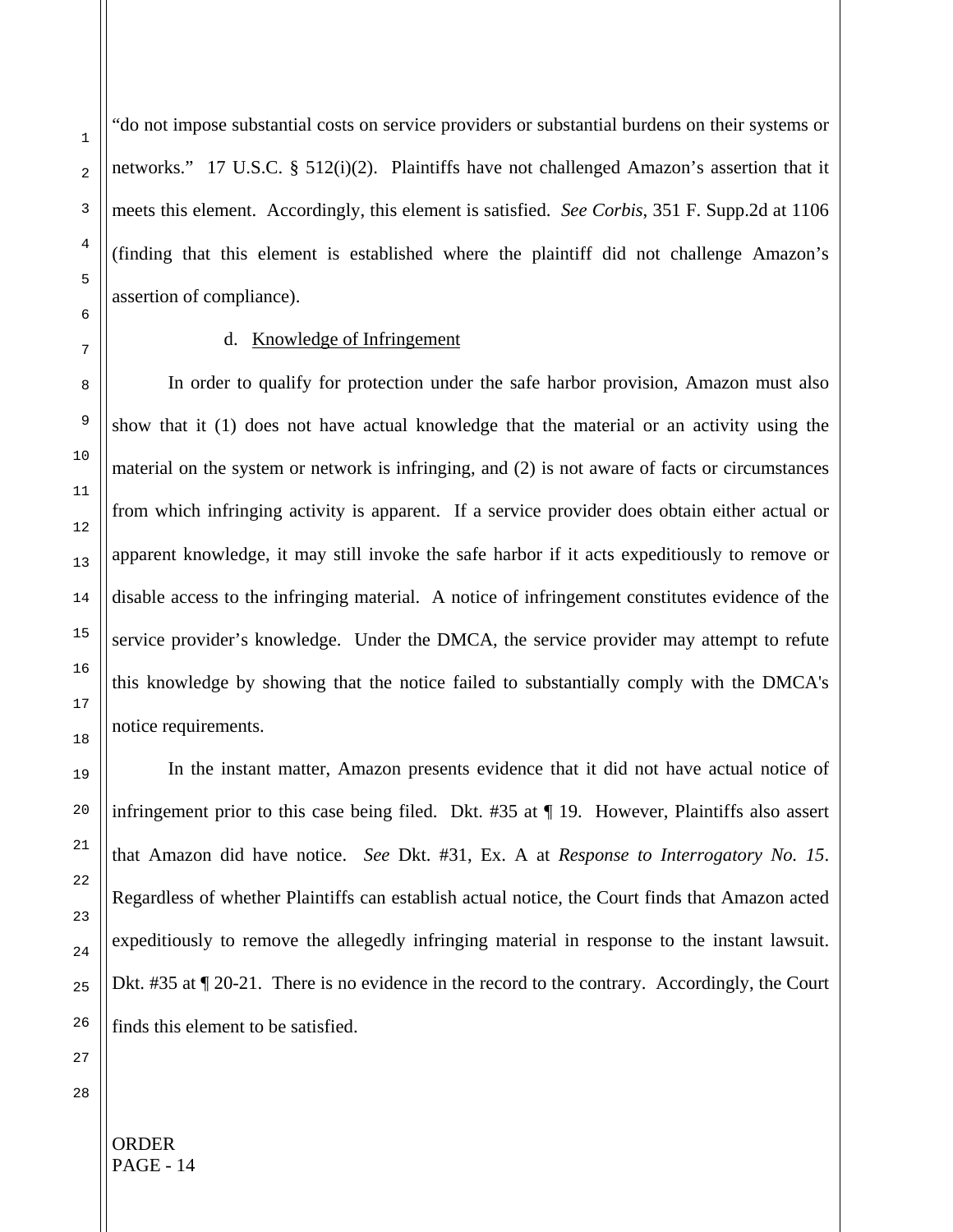#### e. Right and Ability to Control Infringing Activity and Financial Benefit

Finally, a service provider will be excluded from the 512(c) safe harbor if it (1) "has the right and ability to control" the infringing activity, and (2) receives "a financial benefit directly attributable to the infringing activity." 17 U.S.C.  $\S$  512(c)(1)(B). Both elements must be met for the safe harbor to be denied. *See* 3 NIMMER ON COPYRIGHT, § 12 12B.04[A][1], at 12B-50.

Amazon argues that it does not have the practical ability to control the allegedly infringing conduct. Dkt. #30 at 15-17. In order to have the "right and ability to control," the service provider must "exert[] substantial influence on the activities of users." *UMG Recordings, Inc. v. Shelter Capital Partners LLC*, 718 F.3d 1006, 1030 (9th Cir. 2013). However, a service provider does not have the practical ability to stop or limit infringing conduct simply because (1) the infringing content resides on the service provider's system; (2) the service provider had the ability to remove such material; (3) the service provider could have implemented, and did implement, filtering systems; and (4) the service provider could have searched for potentially infringing content. *See UMG Recordings*, 718 F.3d at 1030 ("Such circumstances are not equivalent to the activities found to constitute substantial influence in *Cybernet* and *Grokster*."). Rather, the law requires "something more." *Id.* In this case, the Court agrees with Amazon that Plaintiffs have failed to identify the "something more" such that Amazon had the *practical ability* to control infringement.

It is undisputed that "Amazon lacks the ability to analyze every image it receives from third party sellers, compare the submitted image to all other copyrighted images that exist in the world, and determine whether each submitted image infringes someone's copyright interest." Dkt. #35 at ¶ 26. As a result, Amazon lacks the ability to control the infringing activity. *See* 

ORDER PAGE - 15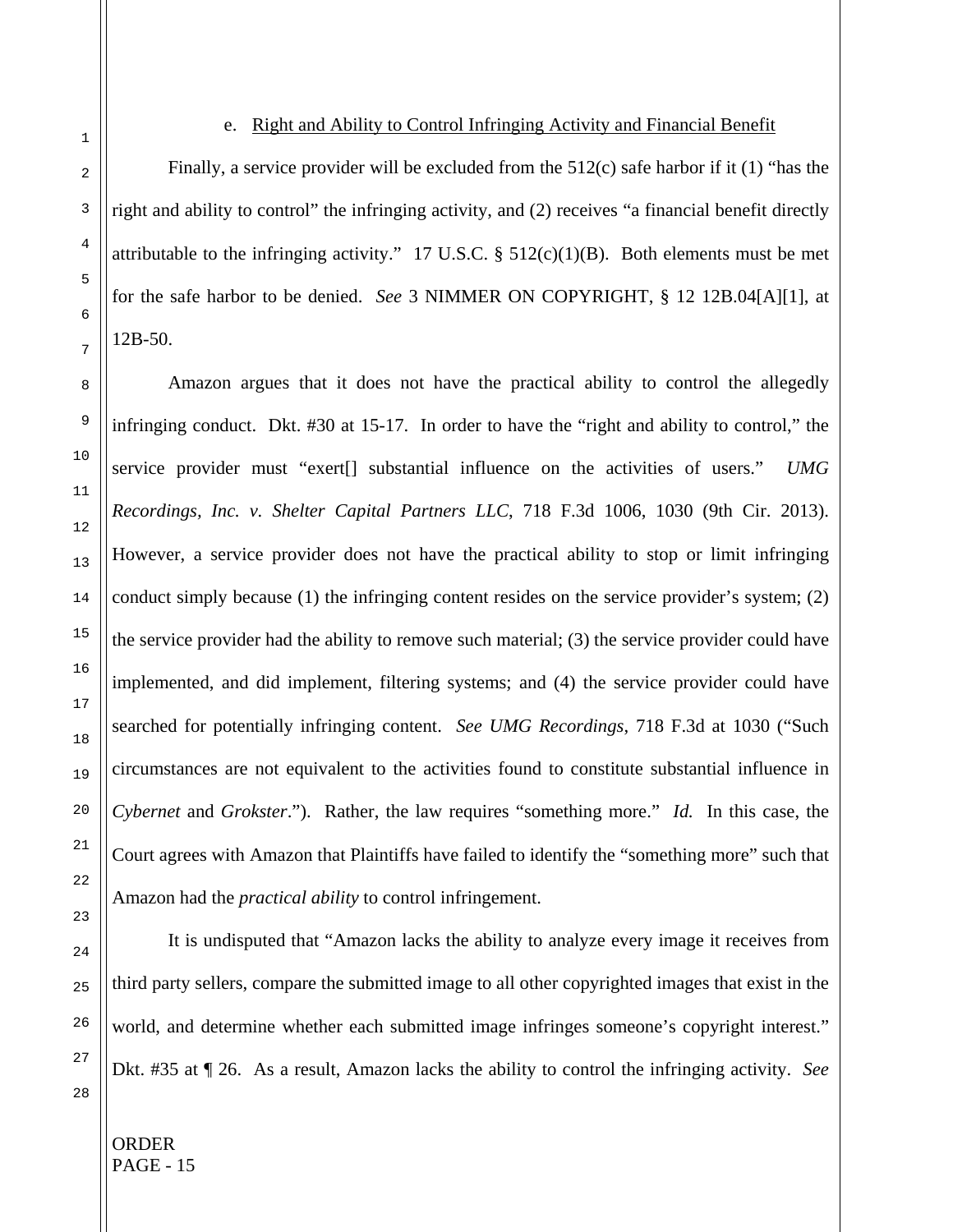*Hendrickson*, 298 F. Supp.2d at 918 (finding that Amazon did not have the ability to control its users); *Corbis*, 351 F. Supp.2d at 1110 (concluding that "Amazon did not have the right or ability to control vendor sales"). Because Amazon does not have the right and ability to control the infringing material, it is not necessary for this Court to inquire as to whether Amazon receives a direct financial benefit from the allegedly infringing conduct. *Corbis*, 351 F. Supp.2d at 1110. Accordingly, the Court finds that Defendant meets all of the requirements for protection under the Section 512(c) safe harbor provision.

# *3. Intentional Removal or Alteration of Copyrighted Material*

Plaintiffs have also alleged that Amazon violated the DMCA by intentionally removing or altering copyright management information from their copyrighted images. Dkt. #1 at ¶ 39. Amazon asserts that there is no evidence that it has done so, and provides evidence to refute the accusation. *See* Dkts. #31, Ex. A, *Response to Interrogatory No. 8* and #35 at ¶ ¶ 6 and 18. While Plaintiffs argue that Amazon's assertions are unsupported, an argument with which the Court disagrees, Plaintiffs fail to point to any evidence in the record rebutting Amazon's assertions. Indeed, Plaintiffs ignore the basic tenet that on a motion for summary judgment, "there must be evidence on which the jury could reasonably find for the plaintiff." *Anderson*, 477 U.S. at 251. Accordingly, the Court rejects Plaintiffs' argument.

For all of these reasons, the Court dismisses Plaintiffs' copyright infringement claim in its entirety.

### **E. False Designation of Origin**

The Court next turns to Plaintiffs' claim for trademark infringement under the Lanham Act, 15 U.S.C. § 1125(a)(1)(A). Dkt. #1 at  $\P$   $\P$  35-36.

1

2

3

4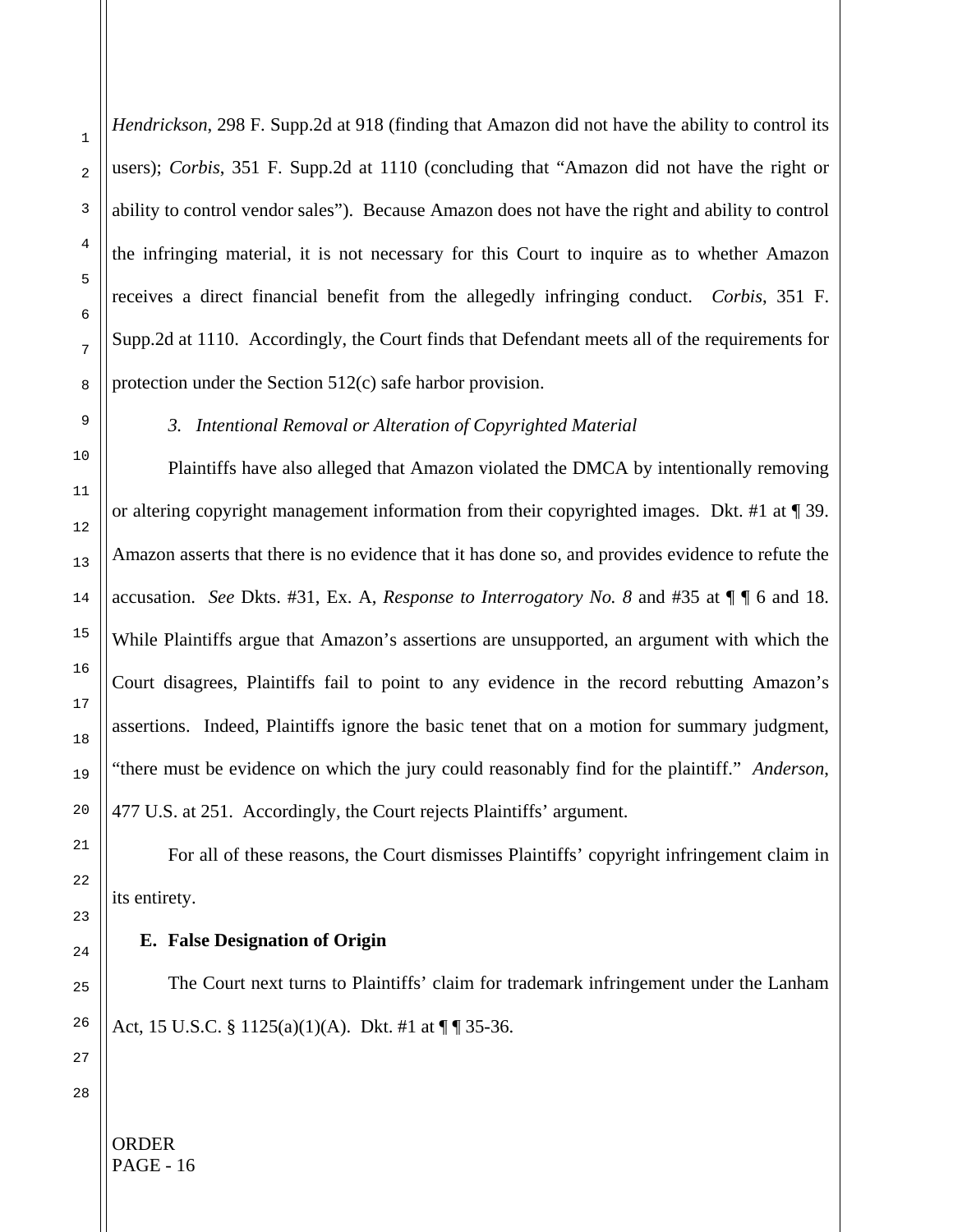# *1. Claim Preemption*

ORDER PAGE - 17 Amazon first argues that Plaintiffs' Lanham Act claim should be dismissed because it is duplicative of the copyright claim. Dkt. #30 at 18-19. Lanham Act trademark claims that overlap with copyright claims are preempted when the Copyright Act provides an adequate remedy. *Dastar Corp. v. Twentieth Cent. Fox Corp.*, 539 U.S. 23, 34, 123 S. Ct. 2041, 156 L. Ed. 2d 18 (2003); *Shaw v. Lindheim*, 919 F.2d 1353, 1364-65 (9th Cir. 1990). Plaintiffs respond that their trademark claim has been mischaracterized by Defendant and that it is not duplicative of the copyright claim. Dkt. #36 at 22-24. In their Complaint, Plaintiffs allege their Lanham Act claim as follows: 35. Defendant Amazon's unauthorized use of Plaintiff's marketing materials and its reproduction and emulation of Plaintiffs' photographs, images, and products are intended to cause confusion, mistake or to deceive consumers as to the source of origin of their products. Defendant's actions are likely to cause members of the public who search for Milo & Gabby's genuine products to believe that the goods being offered for sale, sold, and imported by Amazon to believe that the Amazon knock-offs have an affiliation, connection, association, origin, or sponsorship relationship with Milo & Gabby. 36. Defendant's actions constitute a false designation of origin in violation of the Lanham Act, 15 U.S.C. § 1125(a)(1). Dkt. #1 at  $\P$   $\P$  35-36. In response to discovery, Plaintiffs described the factual basis of their claim: Amazon has violated M&G's rights in the following marks: MILO & GABBY; COZY COMPANIONS; Original M&G TM Number – 3291697; Additional M&G TM Number – 4644732. **INTERROGATORY NO. 17:** Describe in detail the facts supporting all allegations of Amazon's allegedly unauthorized use of Plaintiffs' asserted trademark. **RESPONSE**: The response to this Interrogatory can be derived from documents being produced by M&G, specifically a screen shot of Amazon's website where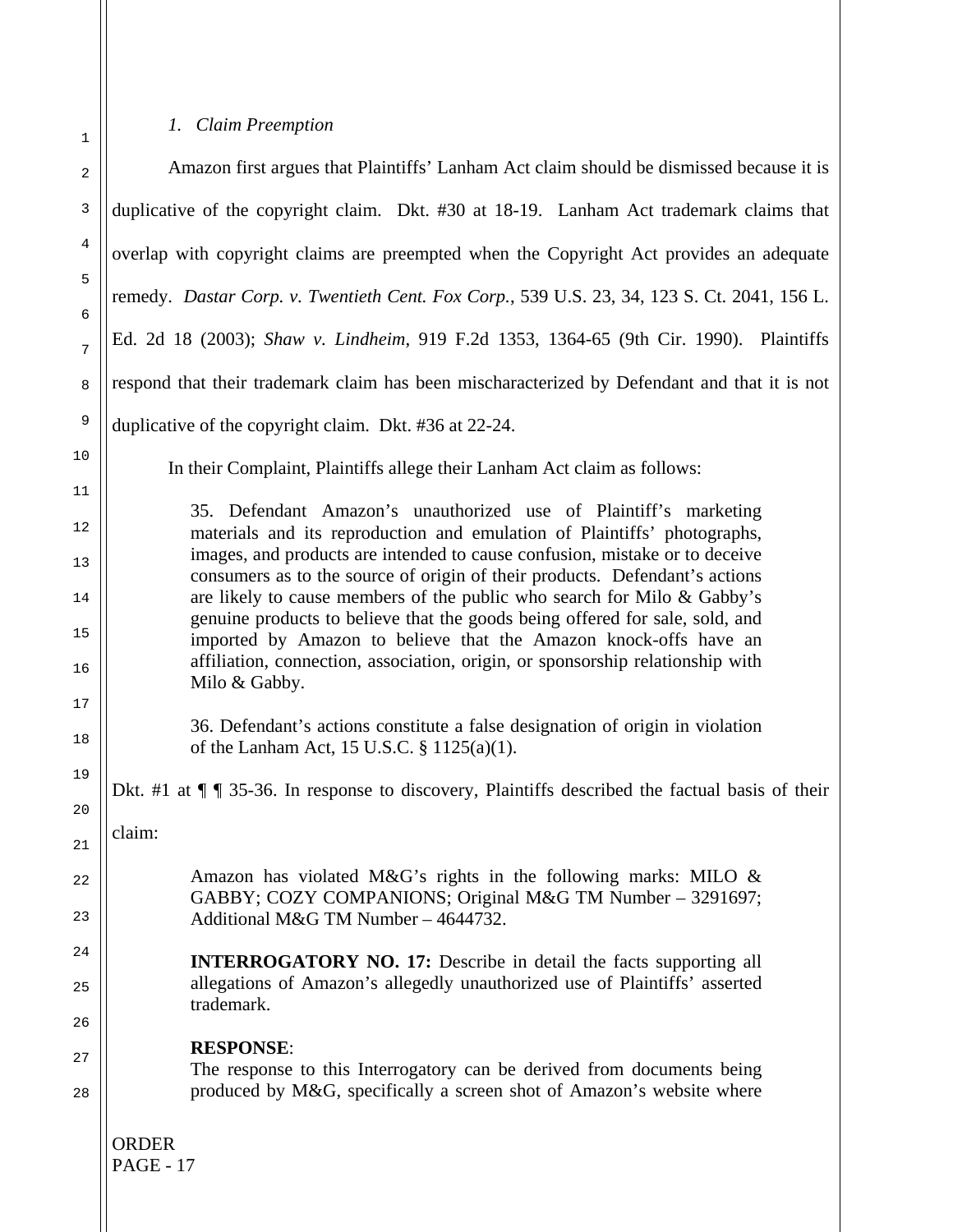Milo & Gabby's Trademark was clearly readable. In addition, Amazon's wholesale copying of all of M&G's marketing materials, which were replete with references to M&G trademarks, including numerous misrepresentations that the products being purchased from Amazon were being sold in connection with the M&G marks.

Dkt. #31, Ex. A at *Response to Interrogatory Nos. 16 and 17.*

Trademark and copyright law have fundamentally different purposes. "Trademark law is concerned with the protection of symbols, elements or devices used to identify a product in the marketplace and to prevent confusion as to its source." *RDF Media Ltd. v. Fox Broad. Co.*, 372 F. Supp.2d 556, 563 (C.D. Cal. 2005) (quoting *EMI Catalogue Partnership v. Hill, Holliday, Connors, Cosmopulos, Inc.*, 228 F.3d 56, 63 (2d Cir. 2000)). In contrast, copyright law "protects the artist's right in an abstract design or other creative work." *Id.* Therefore, trademark law protects the distinctive source-distinguishing mark, while copyright law protects the work as a whole. *See Whitehead v. CBS/Viacom, Inc.*, 315 F. Supp.2d 1, 13 (D.D.C. 2004).

The fact that the two areas of law protect against different wrongs is reflected in the many cases in which courts have analyzed the same set of facts under both trademark and copyright law without concluding that the trademark claims were "piggybacking" on the copyright claims. *See Mattel Inc. v. Walking Mountain Prods.*, 353 F.3d 792 (9th Cir. 2003) (holding that an artist who developed a series of photographs which depicted Barbie in various absurd positions did not violate Mattel's copyright or trademark rights in Barbie doll); *Dr. Seuss Enters., L.P. v. Penguin Books USA, Inc.*, 109 F.3d 1394 (9th Cir. 1997) (affirming a preliminary injunction prohibiting the publication of *The Cat NOT in the Hat! A Parody by Dr. Juice*, a rhyming summary of highlights from the O.J. Simpson trial, as violating Dr. Seuss's copyright and trademark rights); *Nintendo of Am., Inc. v. Dragon Pacific Int'l*, 40 F.3d 1007 (9th Cir. 1994) (affirming district court's award of damages under both copyright and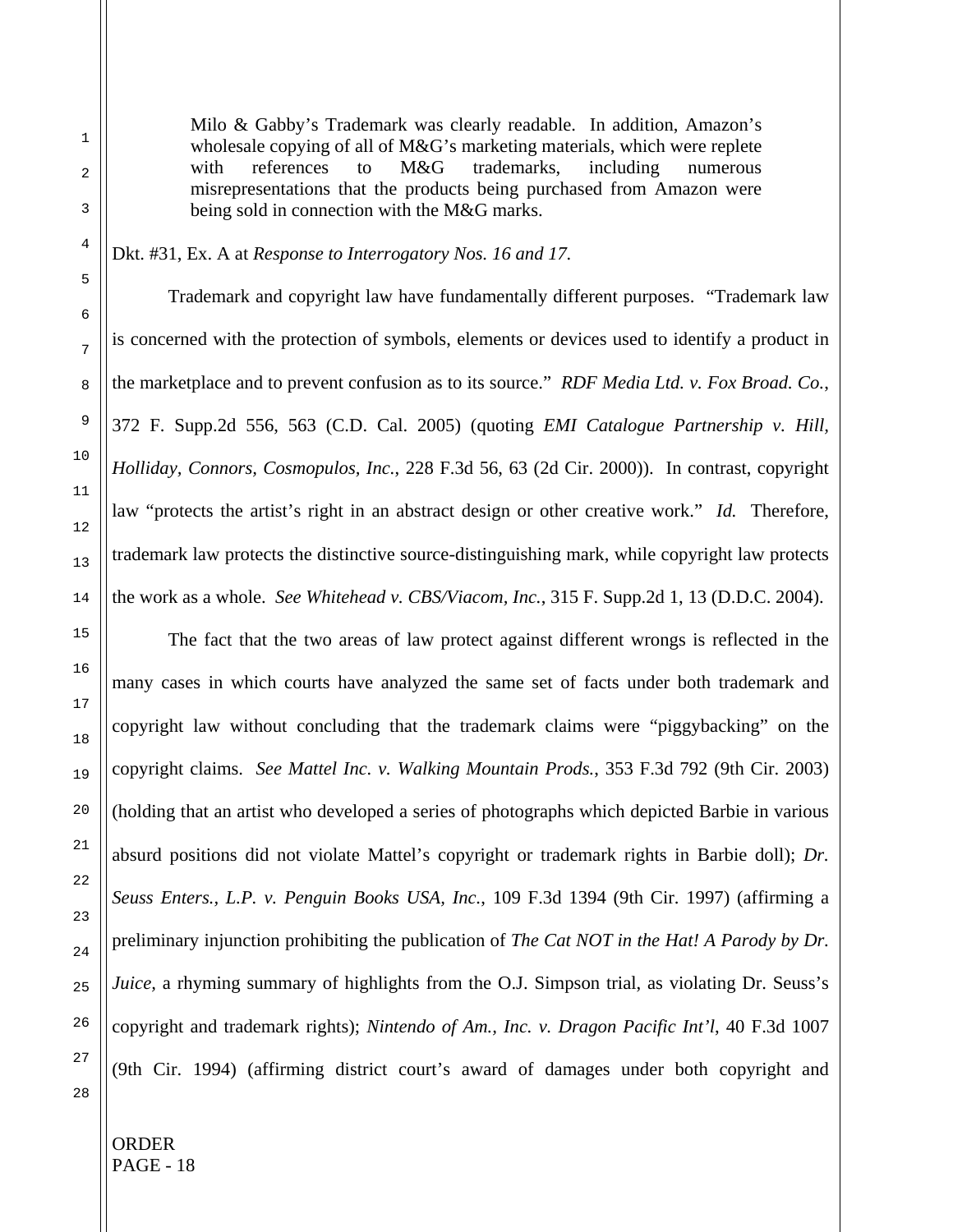trademark law where defendant copied Nintendo games (copyright infringement) and then sold the games as a package, but advertised that they were Nintendo products (trademark violation)); *Toho Co., Ltd. v. William Morrow & Co.*, 33 F. Supp. 2d 1206 (C.D. Cal. 1998) (issuing a preliminary injunction based on plaintiff's likelihood of success on both trademark and copyright claims where publisher was about to release book entitled "Godzilla" (trademark violation) that included images and photographs from original Godzilla film as well as descriptions of the character of Godzilla (copyright violations)).

In this case, Amazon argues that Plaintiffs' copyright and trademark claims overlap because the Complaint relies on similar factual allegations of copying for both its trademark and copyright claims. *See* Dkt. #1 at  $\P\P$  28-31. But as Plaintiffs point out, Plaintiffs are seeking remedies for distinct wrongs under each legal framework. Plaintiffs' rights in the image and physical construct of the pillow case (a puffy animal-shaped pillow case/stuffed animal) are being asserted under copyright law because the images and physical construct are the creative work, while the name and title of the pillow cases ( Milo & Gabby and Cozy Companion) are protected under trademark law because it is the name and title that are the source-identifying marks associated with Plaintiffs. Dkt. #36 at 23.

The Court agrees that Plaintiffs' claims sound in both trademark and copyright law. The Court will therefore consider the merits of Plaintiffs' trademark claims.

## *2. Trademark Infringement*

As noted above, Plaintiffs' trademark infringement claim is based on section 43(a) of the Lanham Act, 15 U.S.C. § 1125(a), which provides, in relevant part:

> (1) Any person who, on or in connection with any goods or services, or any container for goods, uses in commerce any word, term, name, symbol, or device, or any combination thereof, or any false designation of origin, false or misleading description of fact, or false or misleading representation of

ORDER PAGE - 19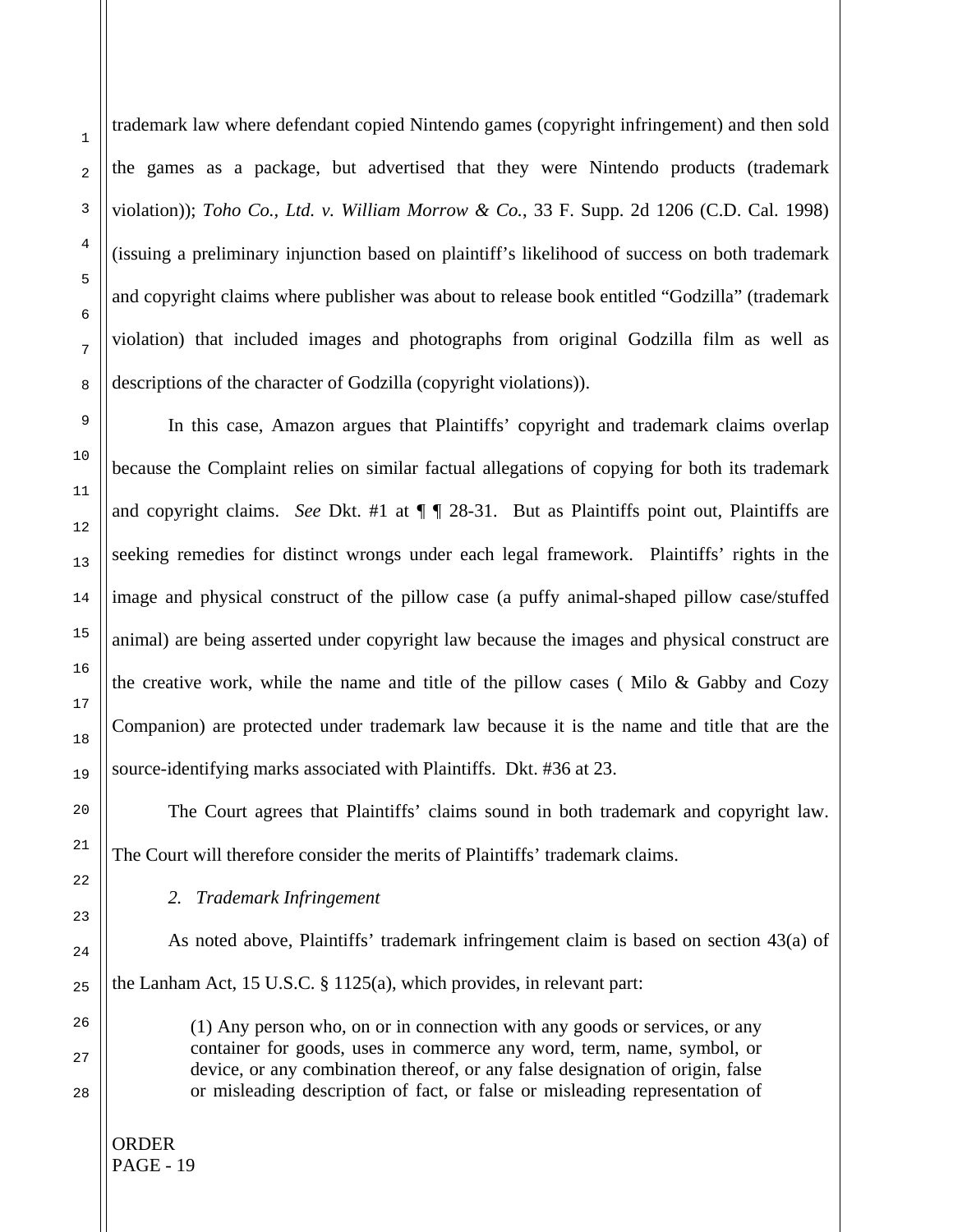fact, which -- (A) is likely to cause confusion, or to cause mistake, or to deceive as to the affiliation, connection, or association of such person with another person, or as to the origin, sponsorship, or approval of his or her goods, services, or commercial activities by another person . . . shall be liable in a civil action by any person who believes that he or she is or is likely to be damaged by such act.

To prevail on such a claim, Plaintiffs must show that they have a valid, enforceable mark entitled to protection under the Act, and that Defendant's use of the mark creates a likelihood of confusion. *See Brookfield Communs., Inc. v. West Coast Entertainment Corp.*, 174 F.3d 1036, 1046 (9th Cir. 1999).

In this case, Plaintiffs' claim fails because there is no evidence of a valid, enforceable mark entitled to protection under the Act. Plaintiffs have asserted that their trademark claim rests on alleged violations of "MILO & GABBY; COZY COMPANIONS; Original M&G TM Number – 3291697; Additional M&G TM Number – 4644732". Dkt. #31, Ex. A at *Response to Interrogatory No. 16*. "MILO & GABBY; COZY COMPANIONS" is a mixed word and design mark registered as U.S. Trademark No. 3291697 (the "Design Mark"). "MILO & GABBY" is a character mark registered as U.S. Trademark No. 4644732 (the "Word Mark"). Dkt. #31 at ¶ 10 and Ex. A at *Response to Interrogatory No. 16.* Defendants assert, and Plaintiffs have offered no evidence in rebuttal, that there is no evidence of any alleged use by Amazon of the Design Mark. Rather, it appears Plaintiffs assert an alleged use of the Word Mark via an image that allegedly depicts Plaintiffs' marketing materials and reflects the text "Milo & Gabby." *Id.* However, that Word Mark was not registered until November 25, 2014, over a year after the lawsuit was filed and the mark allegedly used. Dkt. #31 at ¶ 11 and Ex. B. Therefore, there was no presumption of validity at the time of alleged use. *See Toho Co. v. Sears, Roebuck & Co*., 645 F.2d 788, 789 (9th Cir. 1981) (explain that without federal registration, there is no presumption of validity).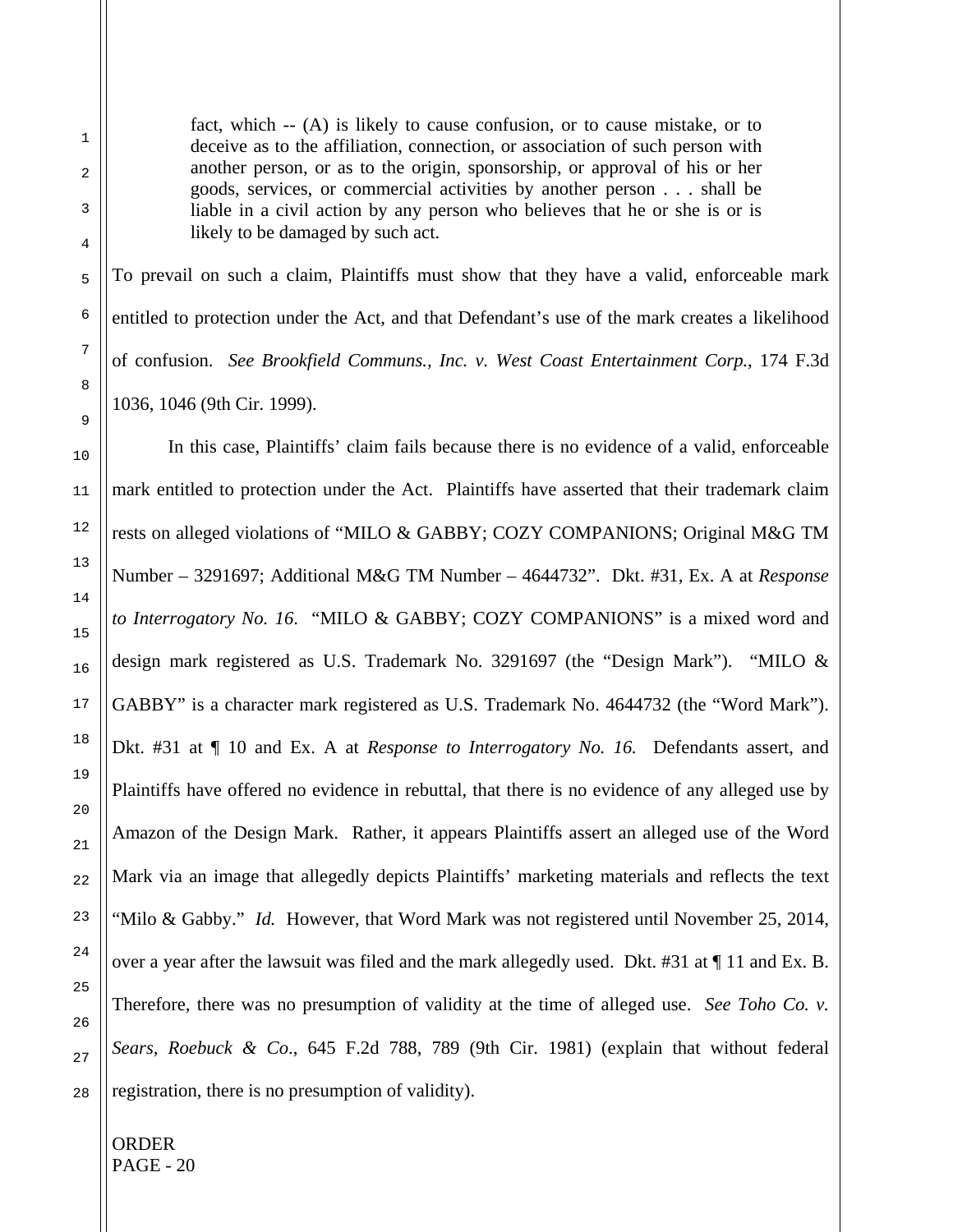Moreover, to the extent Plaintiffs now claim that Amazon is infringing "COZY COMPANION," a purported common-law mark, *see* Dkt. #36 at 22-23, this Court takes judicial notice of the fact that COZY COMPANION is not a registered trademark. Dkt. #39 at 11, fn. 15. Further, Plaintiffs have failed to provide any evidence from which a jury could conclude that they own any rights in a COZY COMPANION mark, that this alleged mark serves as an identifier of source in the minds of consumers such that it is entitled to legal protection, or that there is any evidence of confusion. *S. Cal. Darts Ass'n v. Zaffina*, 762 F.3d 921, 929 (9th Cir. 2014) (a plaintiff asserting an unregistered, common-law trademark must establish both ownership and protectability of the mark, including proof of distinctiveness).

Finally, the Court addresses Plaintiffs' arguments with respect to vicarious liability under the Lanham Act or "palming off" in violation of the Lanham Act, which have been raised for the first time in response to Defendant's summary judgment motion. Plaintiffs have never raised these theories of liability in their Complaint, nor have they alleged any facts in their Complaint providing notice to Defendant that they intended to advance such theories. *See* Dkt. #1. Accordingly, the Court will not consider Plaintiffs' arguments. *Pickern*, 457 F.3d at 965; *Williams*, 2013 U.S. Dist. LEXIS 72722 at \*25.

For all of these reasons, the Court dismisses Plaintiffs' Lanham Act claim in its entirety.

# **F. Direct Patent Infringement**

Lastly, the Court turns to Plaintiffs' patent infringement claim. Plaintiffs allege as the basis for their patent infringement claim:

> 26. As set forth above, Plaintiff Milo & Gabby is the owner of several design patents that protect the Milo & Gabby Cozy Companion Products. Defendant Amazon is making, using, selling, offering for sale, and/or importing the Amazon knock-offs which are virtually indistinguishable (but for quality) from Plaintiff Milo & Gabby's patented designs.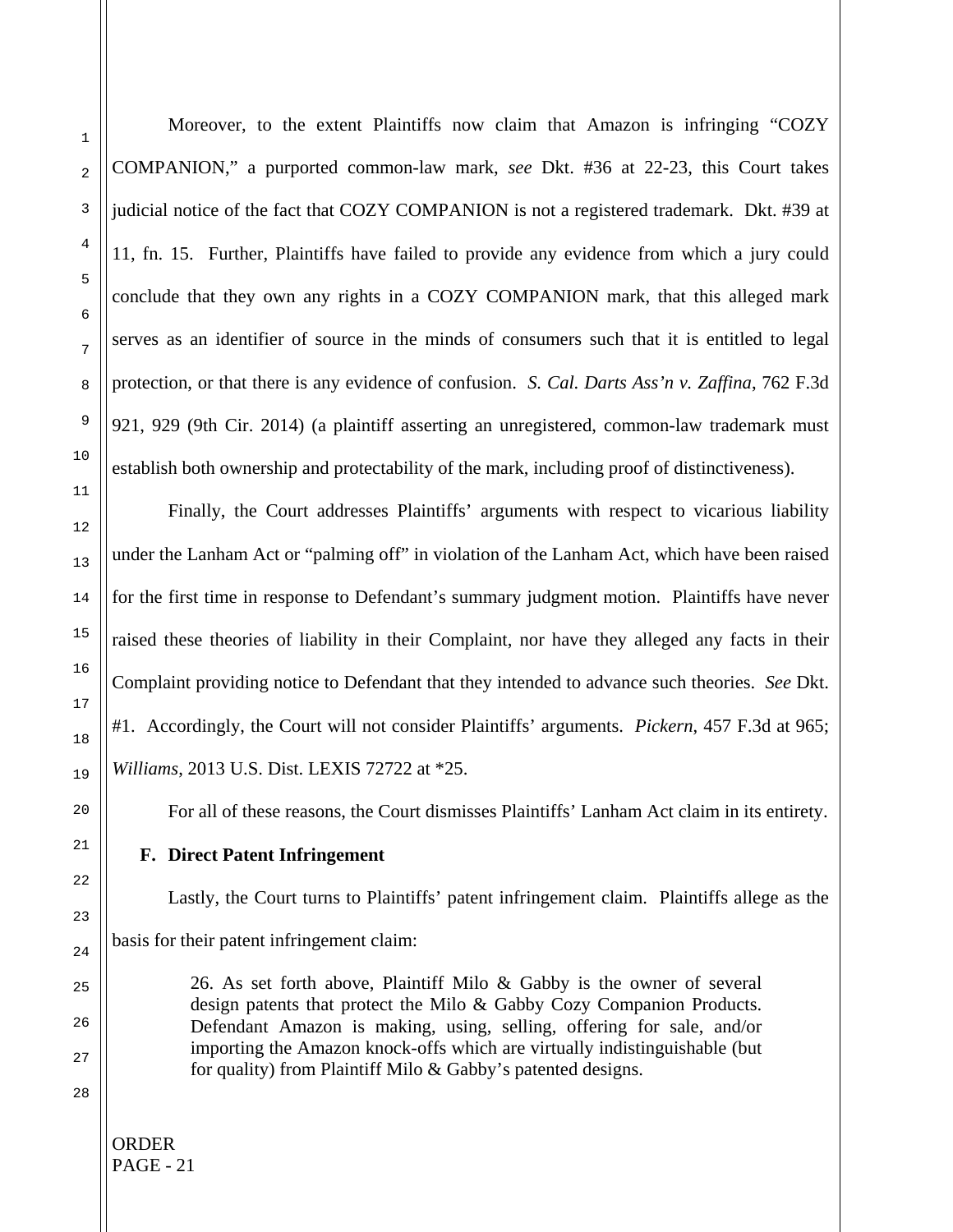1

27. Defendant Amazon's actions constitute patent infringement under 35 U.S.C. § 271, *et seq*.

Dkt. #1 at  $\P$   $\P$  26-27. To succeed on a claim of direct patent infringement, a plaintiff must establish ownership of the patents and show that the accused infringer, without authorization, made, used, offered to sell, sold, or imported the patented invention. 35 U.S.C. § 271(a).

On summary judgment, Defendant argues that there is no evidence Amazon has ever "sold" or "offered to sell" such products within the meaning of 35 U.S.C. § 271(a). Dkt. #30 at 23-24. Plaintiffs oppose the motion, arguing that Amazon has indeed offered to sell the products within the meaning of the statute. Dkt. #36 at 28-31.

The Federal Circuit Court of Appeals has examined the term "offered to sell" in the

context of patent litigation:

We have defined liability for an "offer to sell" under section 271(a) "according to the norms of traditional contractual analysis." Thus, the defendant must "communicate[] a 'manifestation of willingness to enter into a bargain, so made as to justify another person in understanding that his assent to that bargain is invited and will conclude'" it. We considered the meaning of "offer to sell" in *3D Systems, Inc. v. Aarotech Laboratories, Inc.*, 160 F.3d 1373 (Fed. Cir. 1998). The defendants in *3D Systems* provided potential California customers with price quotations, brochures, specification sheets, videos, and sample parts related to their product. *Id*. at 1379. Based on this activity, the patentee sued the defendants in the United States District Court for the Central District of California for infringement of a variety of patents, arguing that the defendants were liable for "offering to sell" the patented inventions. *Id.* at 1377. The defendants moved to dismiss the suit for lack of personal jurisdiction. *Id.* The district court granted the motion to dismiss; on appeal, this court reversed. We concluded that although the "price quotation letters state on their face that they are purportedly not offers," the letters could be "regarded as 'offers to sell' under section 271 based on the substance conveyed in the letters, *i.e.*, a description of the allegedly infringing merchandise and the price at which it can be purchased." We also noted that "one of the purposes of adding 'offer[] to sell' to section 271(a) was to prevent exactly the type of activity Aaroflex has engaged in, *i.e.*, generating interest in a potential infringing product to the commercial detriment of the rightful patentee."

28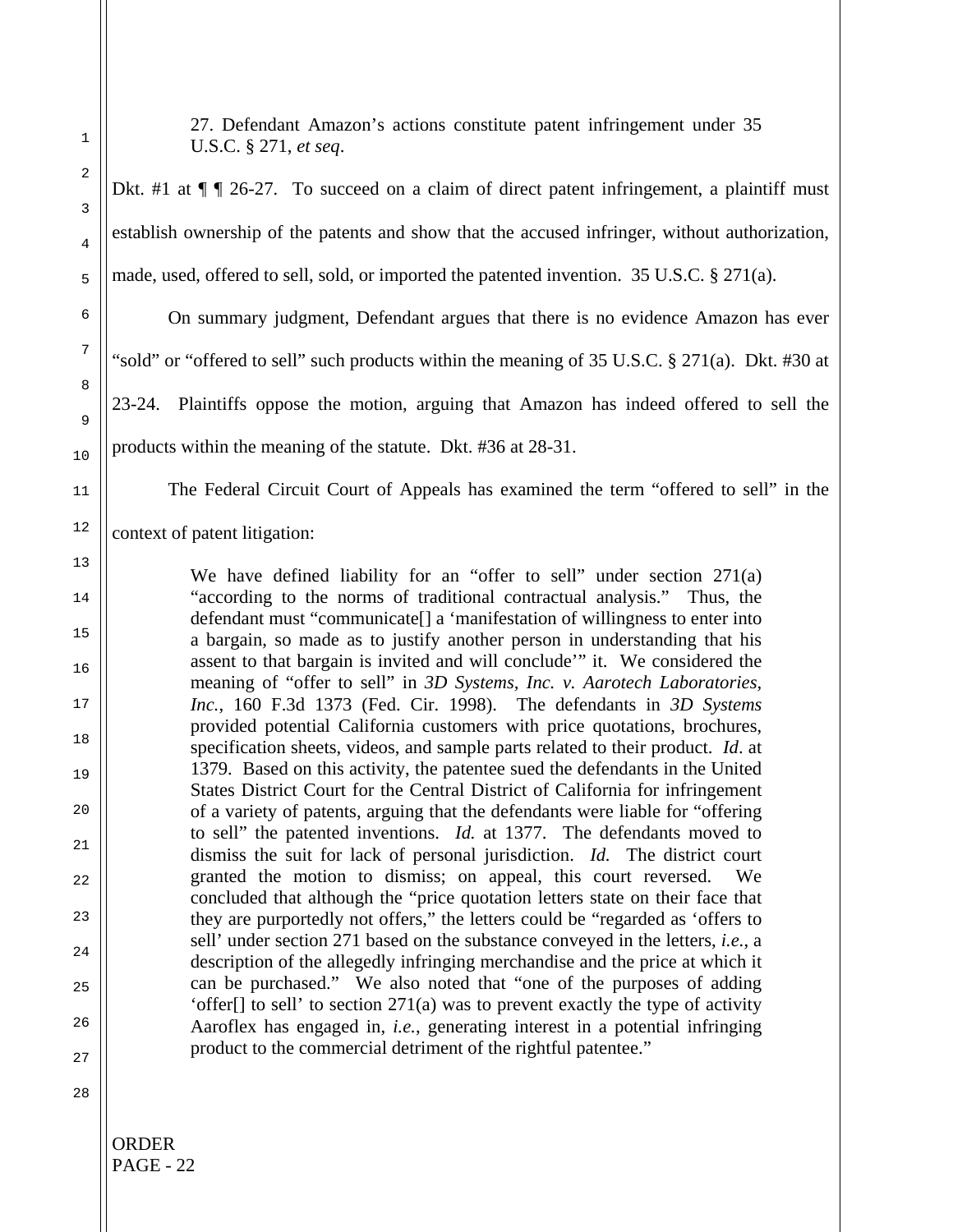*MEMC Elec. Materials, Inc. v. Mitsubishi Materials Silicon Corp.*, 420 F.3d 1369, 1376 (Fed. Cir. 2005).

The Court agrees with Plaintiffs that under the applicable definition of "offer to sell," questions of fact preclude summary judgment on this claim. As illustrated in Exhibit B to the Complaint, Amazon displays photos of the item for sale and invites the purchaser to place an order and buy the item through Amazon. Dkt. #1, Ex. B. While Amazon notes that the item is "sold" by a third-party vendor and "fulfilled" by Amazon, the fact that the item is displayed on the amazon.com website and can be purchased through the same website, could be regarded as an offer for sale for the reasons discussed in *MEMC*, *supra.* Likewise, looking at the website, a potential purchaser may understand that his or her assent is all that is required to conclude the deal. Indeed, the website notes the price, allows the buyer to choose a quantity, and allows the buyer to then conclude the purchase. For these reasons, summary judgment is inappropriate on this claim, and the Court will not dismiss it.

However, the Court clarifies the scope of the patent infringement claim to include only the five patents actually alleged to have been infringed in the Complaint. Dkt. #1 at ¶ 25. Defendant notes that Exhibit G to the Complaint reflects a sixth patent, U.S. Design Patent No. D545, 605 (the "'605 patent") that Plaintiffs are apparently attempting to put into contention now. *See* Dkt. #31 at ¶ 12 and Ex. A at *Response to Interrogatory No. 2*. However, infringement of that patent was never alleged in the Complaint, nor was it included in Plaintiffs' Preliminary Infringement Contentions, Dkts. #1 and #31 at ¶ 12 and Exs. C and D, and Plaintiffs have never moved to amend their Complaint to assert such a claim. Accordingly, the '605 patent will not be at issue in this matter.

1

2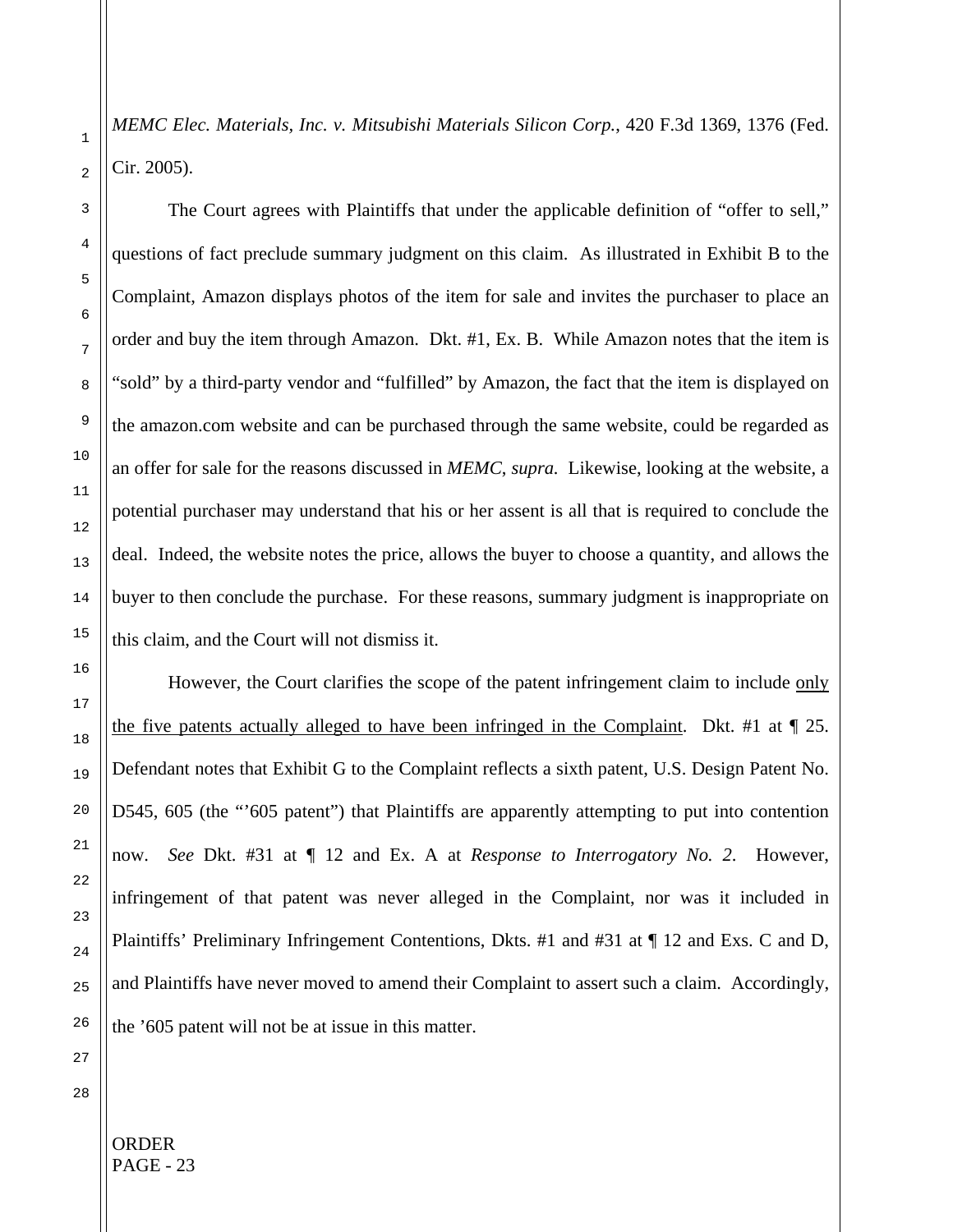#### **G. Unavailability of the Court for Trial Date**

This matter is currently scheduled for trial on September 28, 2015. However, the Court will be unavailable on that date due to other scheduled matters. Accordingly, the Court will be contacting the parties to discuss a new trial date. The Court advises that the parties meet and confer in the meantime to discuss mutually-agreeable potential trial dates and the length of the trial.

#### **H. Joinder of Necessary Party**

This Court previously asked Plaintiffs to show cause why FAC System, LLC, should not be joined as a necessary party to this action. Dkt. #13 at 3, fn. 2. Plaintiffs filed a response, to which Defendant replied; however, the Court has not since addressed the issue, and no party has ever actually moved for such joinder. Because the Court has determined that Plaintiffs' copyright infringement and Lanham Act claims should be dismissed, but their patent infringement claim shall proceed, the Court invites Defendant to make a formal motion for joinder should Defendant believe such joinder is necessary, no later than 10 days from the date of this Order. Any such motion shall be noted on the Court's motion calendar in accordance with the Local Rules. Plaintiffs shall file any response in accordance with the Court's Local Rules. The parties should also address the affect of any joinder of a new party on the trial date in their briefing.

## **IV. CONCLUSION**

Having reviewed the parties' cross-motions, the responses in opposition thereto and replies in support thereof, along with the supporting declarations and exhibits and the remainder of the record, the Court hereby FINDS and ORDERS:

ORDER

PAGE - 24